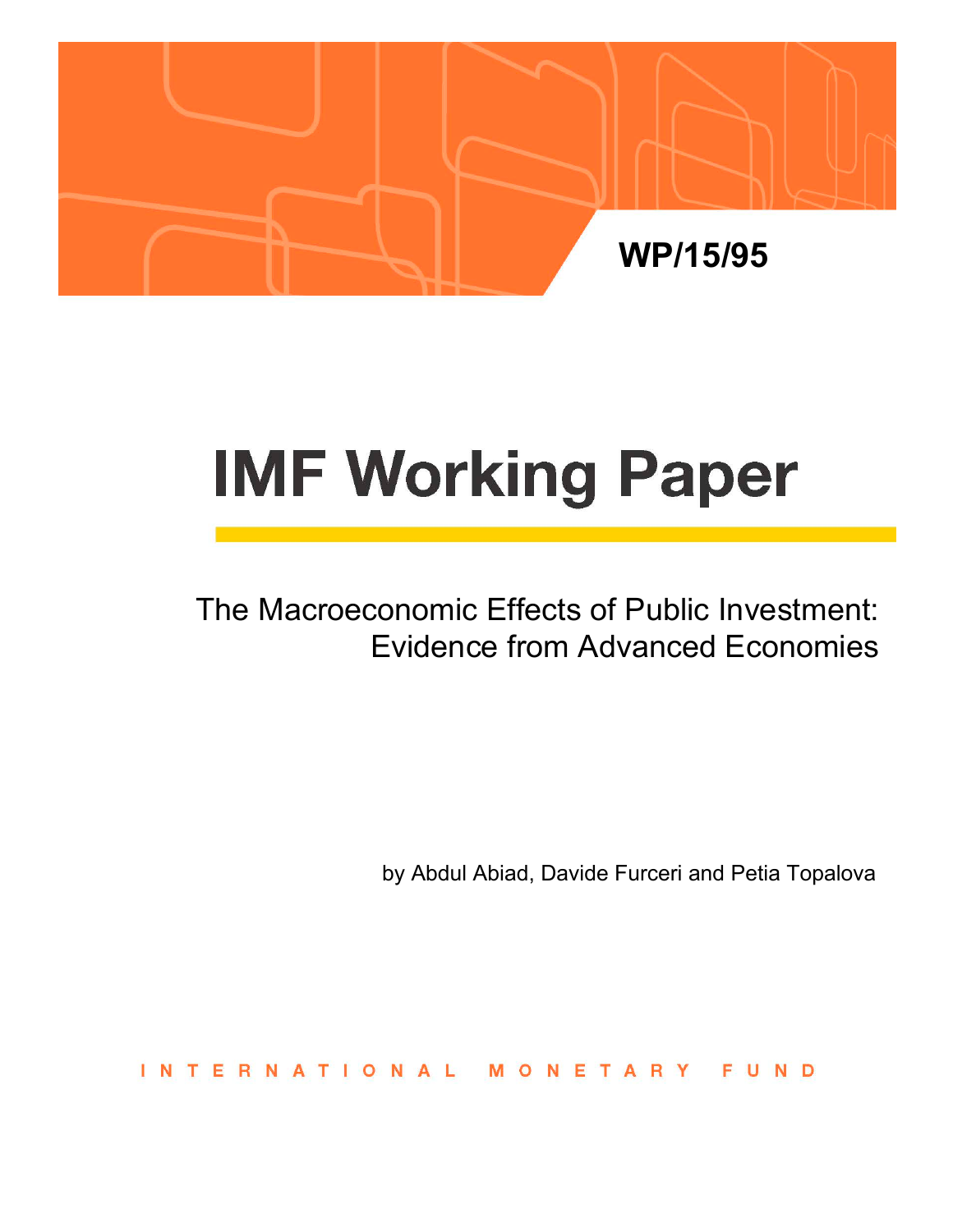© 2015 International Monetary Fund WP/15/95

# **IMF Working Paper**

# Research Department

# **The Macroeconomic Effects of Public Investment: Evidence from Advanced Economies**

# **Prepared by Abdul Abiad, Davide Furceri and Petia Topalova**

Authorized for distribution by Thomas Helbling

May 2015

**This Working Paper should not be reported as representing the views of the IMF.** The views expressed in this Working Paper are those of the author(s) and do not necessarily represent those of the IMF or IMF policy. Working Papers describe research in progress by the author(s) and are published to elicit comments and to further debate.

# **Abstract**

This paper provides new evidence of the macroeconomic effects of public investment in advanced economies. Using public investment forecast errors to identify the causal effect of government investment in a sample of 17 OECD economies since 1985 and model simulations, the paper finds that increased public investment raises output, both in the short term and in the long term, crowds in private investment, and reduces unemployment. Several factors shape the macroeconomic effects of public investment. When there is economic slack and monetary accommodation, demand effects are stronger, and the public-debt-to-GDP ratio may actually decline. Public investment is also more effective in boosting output in countries with higher public investment efficiency and when it is financed by issuing debt.

JEL Classification Numbers: E32, D84, F02, Q41, Q43, Q48

Keywords: Public investment; Fiscal policy; Growth; Debt.

Author's E-Mail Address: [aabiad@imf.org;](mailto:aabiad@imf.org) [dfurceri@imf.org;](mailto:dfurceri@imf.org) [ptopalova@imf.org](mailto:ptopalova@imf.org)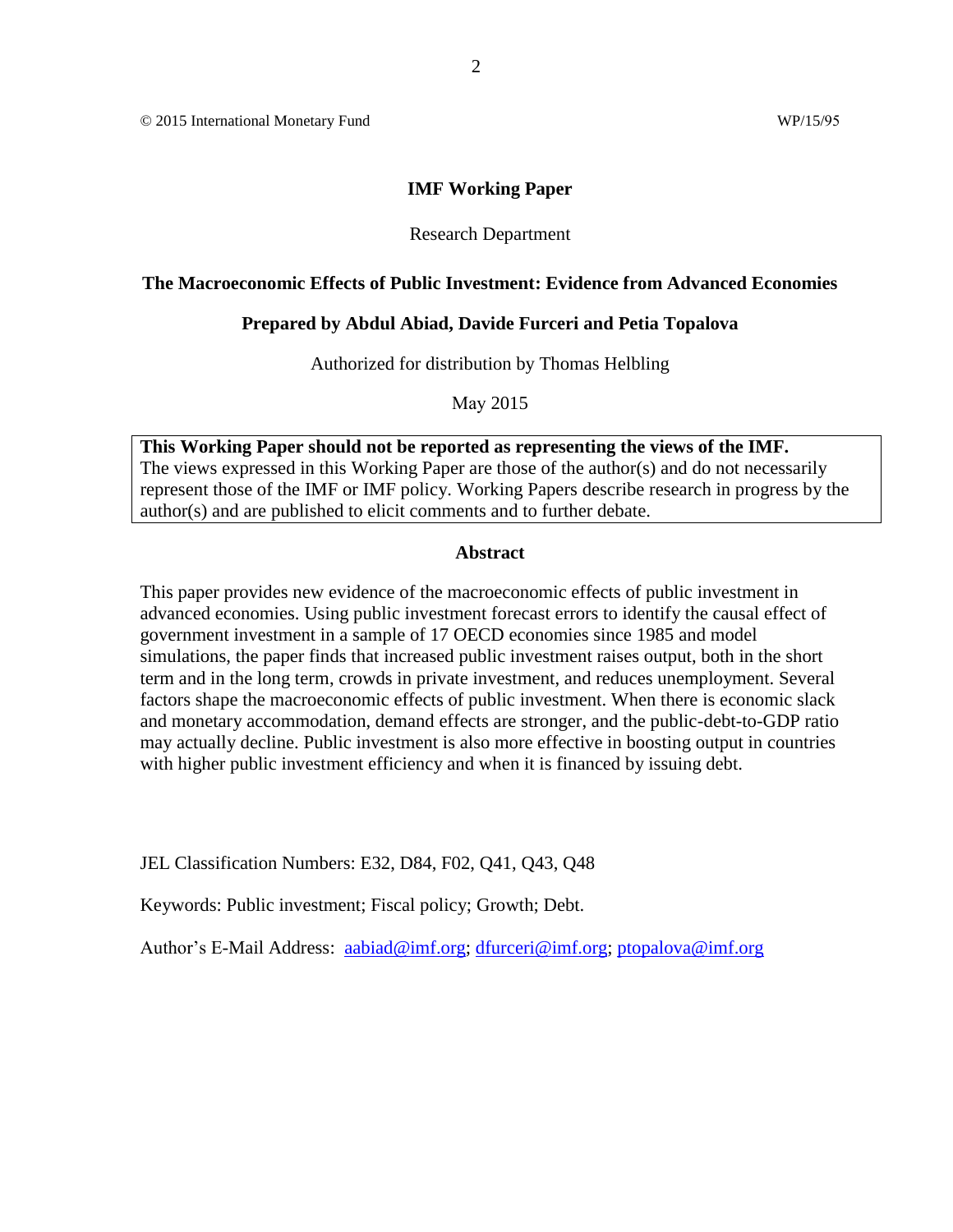| <b>Contents</b> |
|-----------------|
|-----------------|

3

| II.           |                                                                              |  |
|---------------|------------------------------------------------------------------------------|--|
| Ш.            |                                                                              |  |
|               |                                                                              |  |
|               |                                                                              |  |
|               |                                                                              |  |
|               |                                                                              |  |
|               |                                                                              |  |
| <b>Tables</b> | 1. Effect of Public Investment on Output in Advanced Economies: Robustness15 |  |

# **Figures**

| 2. The Effect of Public Investment in Advanced Economies: The Role of Economic         |  |
|----------------------------------------------------------------------------------------|--|
|                                                                                        |  |
| 3. The Effect of Public Investment in Advanced Economies: The Role of Efficiency12     |  |
| 4. The Effect of Public Investment in Advanced Economies: The Role of Mode of          |  |
|                                                                                        |  |
| 5. Effect of Public Investment in Advanced Economies: The Role of Mode of Financing14  |  |
| 6. Effect of Public Investment Shocks on Output, Recessions versus Expansions:         |  |
|                                                                                        |  |
| 7. Effect of Public Investment Shocks on Output, High versus Low Efficiency:           |  |
|                                                                                        |  |
| 8. Model Simulations: Effect of Public Investment in Advanced Economies in the Current |  |
|                                                                                        |  |
| 9. Model Simulations: Effect of Public Investment in Advanced Economies: The Role of   |  |
|                                                                                        |  |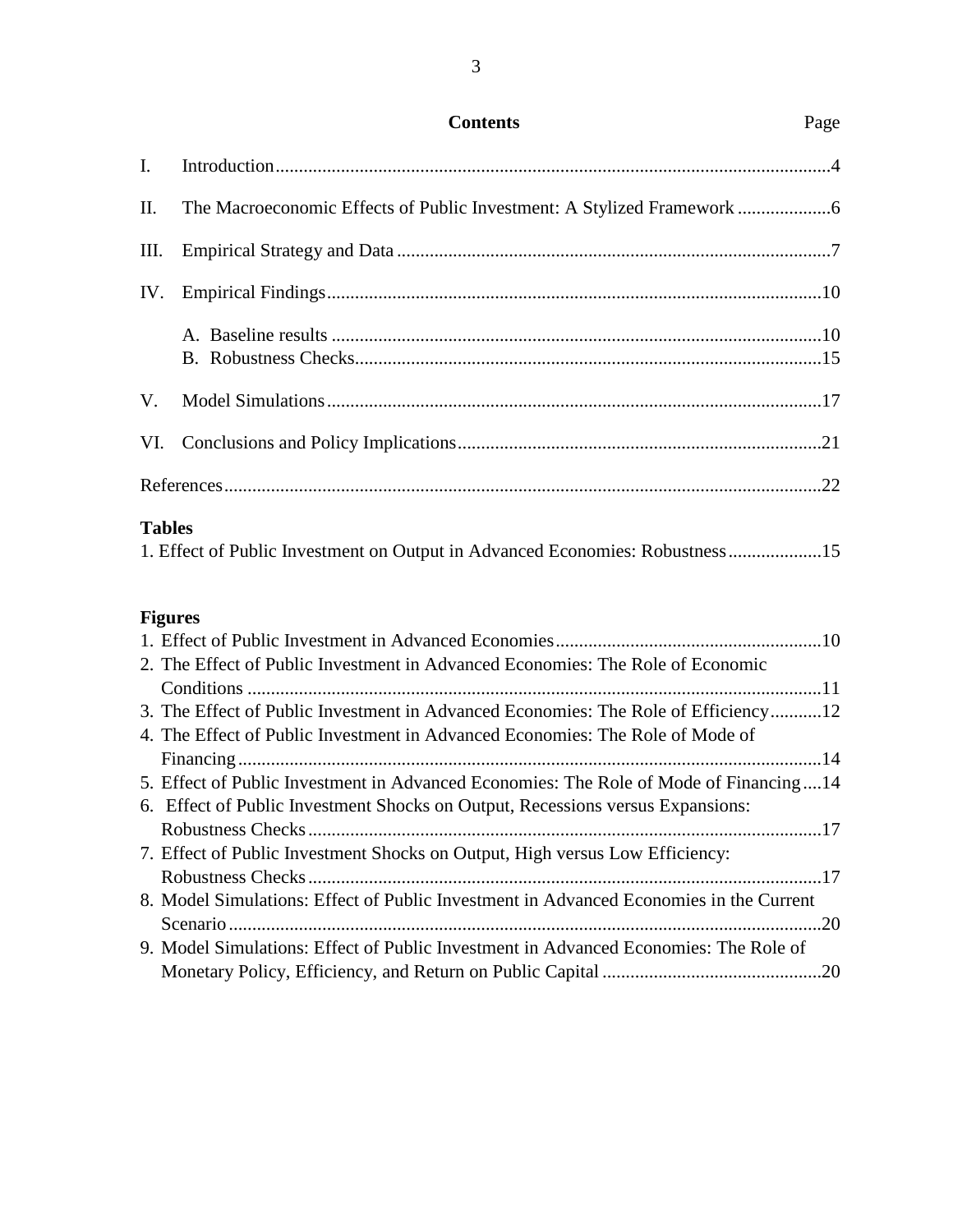# **I. INTRODUCTION<sup>1</sup>**

Six years after the global financial crisis, the recovery in many advanced economies remains tepid. There are now worries that demand will remain persistently weak—a possibility that has been described as "secular stagnation" (Summers 2013; Teulings and Baldwin 2014). One response that is being considered (see for example the European Commission 2014) is an increase in public infrastructure investment, which could provide a much-needed fillip to demand and is one of the few remaining policy levers available to support growth. But there are open questions about the size of the public investment multipliers and the long-term returns on public capital, both of which play a role in determining how public-debt-to-GDP ratios will evolve in response to higher public investment.

To assess appropriately the benefits and costs of increasing public investment in infrastructure, it is critical to determine what macroeconomic impact public investment will have. We attempt to shed more light on this subject. What are the macroeconomic effects of public investment? To what extent does it raise output, both in the short and the long term? Does it increase the public-debt-to-GDP ratio? How do these effects vary with key characteristics of the economy, such as the degree of economic slack, the efficiency of public investment, and the way the investment is financed?

To address these questions, we examine the historical evidence on the macroeconomic effects of public investment in 17 OECD economies over the 1985–2013 period. Following the methodology pioneered in the recent work by Auerbach and Gorodnichenko (2013a, 2013b), we identify the causal impact of higher public investment on output, private investment, unemployment, and public debt ratios using forecast errors as a measure of unanticipated shocks to government investment.<sup>2</sup> Using local projections methods, we trace out the short- and medium-run response of macroeconomic aggregates to changes in public investment (Jorda, 1995). We then examine the role of several features of the economy in shaping these responses, namely the degree of economic slack, the efficiency of public investment, and the way it is financed. The empirical findings are complemented by model simulations using the International Monetary Fund (IMF) Global Integrated Financial Model (GIMF) which allow us to study the longer term effects of public investment and isolate precisely the role of the business cycle, and public investment efficiency on the effectiveness of public investment in raising aggregate demand in the short run and output in the long run. Our main findings are as follows:

<sup>&</sup>lt;sup>1</sup> We thank Olivier Blanchard, Thomas Helbling, Gian Maria Milesi-Ferretti, colleagues at the IMF, and seminar participants at the Bank of Italy, Bank of Spain, Banque de France, Bundesbank, DIW, ECB, European Commission, EIB, German Ministry of Finance, LSE, OECD, OFCE, University Carlos III, University of Lisbon, and University of Milan for very useful discussions and suggestions. We thank Sinem Kilic Celik, Angela Espiritu and Olivia Ma for excellent research assistance. The usual disclaimer applies.

<sup>&</sup>lt;sup>2</sup> Auerbach and Gorodnichenko (2013a) use forecast errors to examine how the fiscal multiplier varies with the business cycle in the USA and in a larger set of OECD economies. They do not however distinguish between government consumption and government investment.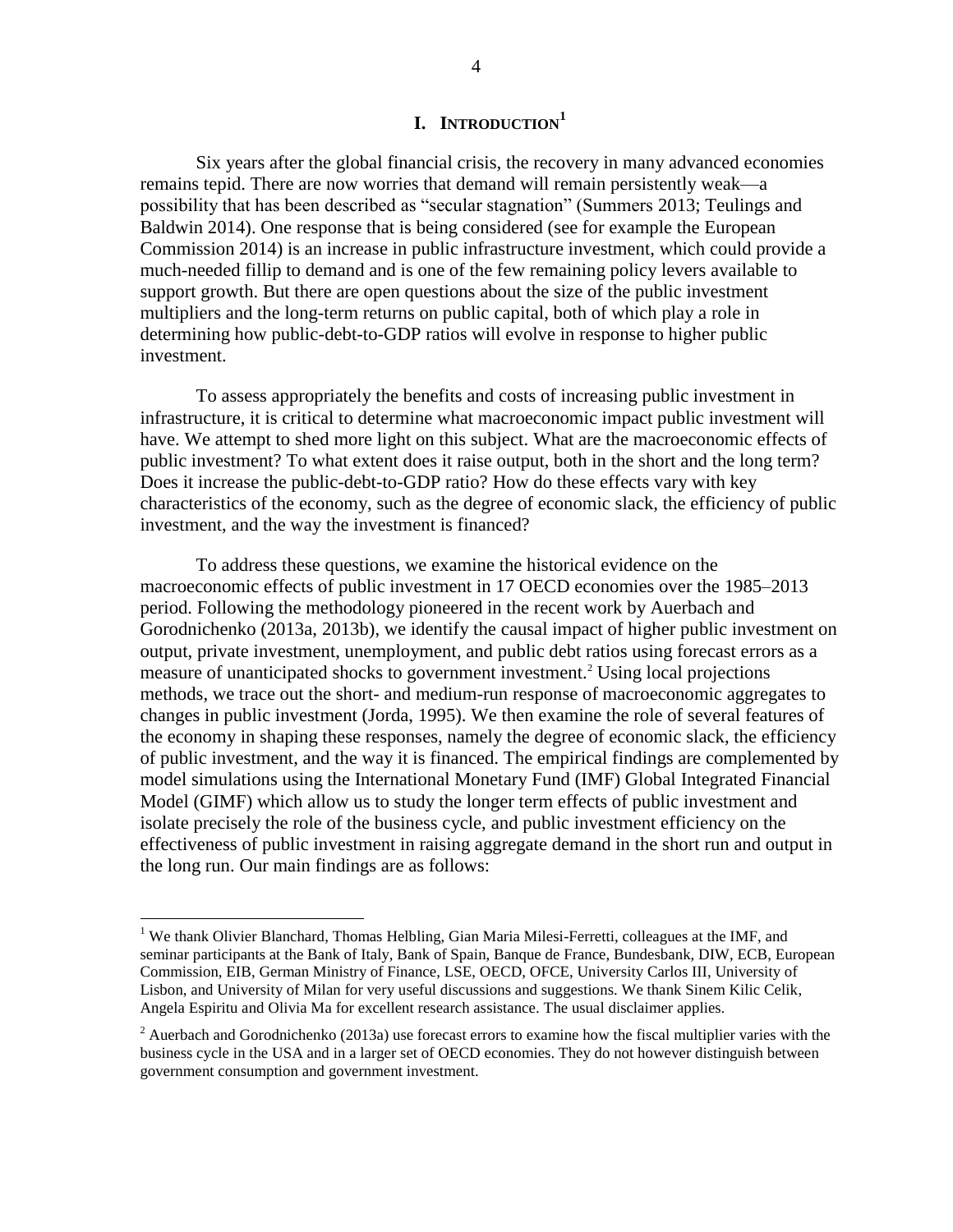- Increased public investment raises output, both in the short term because of demand effects and in the long term as a result of supply effects.
- But these effects vary with a number of mediating factors, including (1) the degree of economic slack and monetary accommodation, (2) the efficiency of public investment, and (3) how public investment is financed.
- When there is economic slack and monetary accommodation, demand effects are stronger, and the public-debt-to-GDP ratio may actually decline.
- An increase in public investment that is debt financed could have larger output effects than one that is budget neutral, with both options delivering similar declines in the public-debt-to-GDP ratio.

This paper contributes to several strands of literature. First, it reexamines the role of infrastructure and public investment in economic development. A large body of literature has focused on the optimal scale of public investment by estimating the long-term elasticity of output to public and infrastructure capital using a production function approach (see Romp and de Haan 2007; Straub 2011; and Bom and Ligthart 2014, for surveys of the literature). Empirically, however, it is difficult to obtain estimates using this approach, which could be given a causal interpretation. Unobservable factors may affect both economic performance and government investment decisions, and the relationship between the two likely runs in both directions. In contrast, our analysis adopts an empirical strategy that allows estimation of both the short- and medium-term causal effects of public investment on a range of macroeconomic variables. The paper also builds on the extensive literature on the macroeconomic effects of fiscal policy and how these might be shaped by the state of the business cycle and other factors (see, among others, Blanchard and Perotti 2002; Favero and Giavazzi 2009; Romer and Romer 2010; Kraay 2012; Auerbach and Gorodnichenko 2013a, 2013b; and Blanchard and Leigh 2013). Most of these papers do not distinguish between the effects of government consumption and government investment;<sup>3</sup> nor do they examine the longer term effects of fiscal shocks. Finally, the paper contributes to the recent literature that has used DSGE models to analyze the effects of government spending shocks in a liquidity trap, including papers by Cogan et al (2010), Freedman et al (2010), Erceg and Linde (2010a,b), Eggerston (2011), Woodford (2011), Christiano et al (2011), and Coenen et al (2012).

The rest of the paper is organized as follows. Section II presents a stylized framework for thinking about the macroeconomic effects of public investment. Section III presents the empirical analysis used to assess the macroeconomic effect of public investment and describes the data. Section IV presents the main findings and several robustness checks of the empirical results, while Section V complements these with model simulations. Section VI concludes summarizing the main findings and policy implications.

 $3$  Eden and Kraay (2014) is a notable exception. Their paper examines the causal effect of public investment on private investment and growth in a sample of low income countries.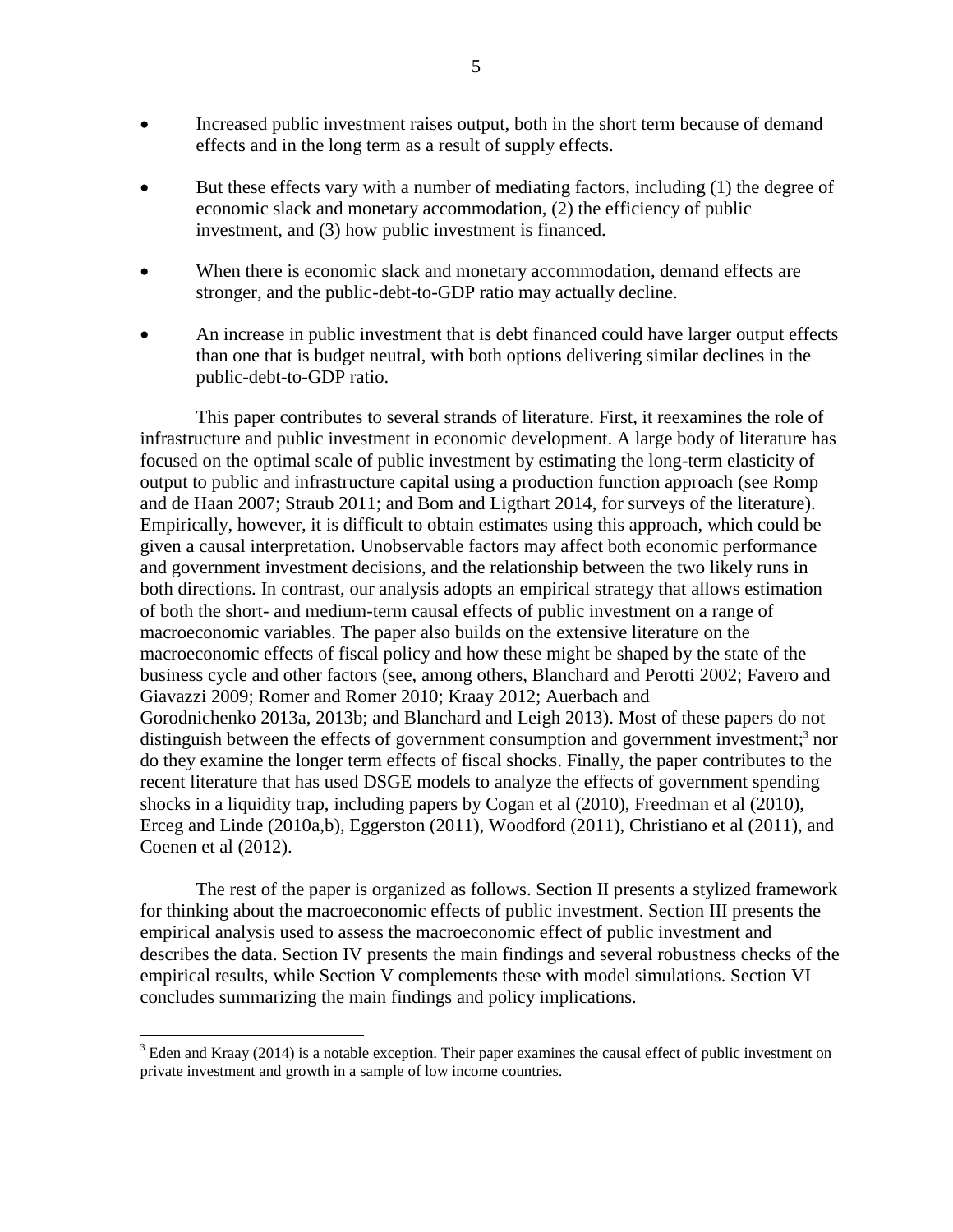# **II. THE MACROECONOMIC EFFECTS OF PUBLIC INVESTMENT: A STYLIZED FRAMEWORK**

What are the macroeconomic effects of public investment? Following Delong and Summers (2012), this section presents a highly stylized framework to assess the effect of public investment on output and the debt-to-GDP ratio, and to evaluate the conditions under which an increase in public investment may be self-financing.

An increase in public infrastructure investment affects the economy in two ways. First, similar to other government spending, it boosts aggregate demand through the shortterm fiscal multiplier, whose magnitude may vary with the state of the economy (Auerbach and Gorodnichenko, 2013a, 2013b). It may also crowd in private investment, given the highly complementary nature of infrastructure services. The increase in government spending will also affect the debt-to-GDP ratio, which may increase or decrease depending on the size of the fiscal multiplier  $\mu$  and on the elasticity of revenues to output  $\tau$ .

More formally, as demonstrated in Delong and Summers (2012), in the short term (one year), an increase in public investment as a share of potential GDP  $(\Delta i)$  leads to a change in the debt-to-potential GDP ratio  $(\Delta d)$  given by

$$
\Delta d = (1 - \mu \tau) \Delta i, \tag{1}
$$

in which  $\mu$  is the fiscal multiplier and  $\tau$  is the marginal tax rate.

Over time, there is also a supply-side effect of public infrastructure investment as the productive capacity of the economy increases with the higher infrastructure capital stock. The efficiency of investment is central to determining how large this supply-side effect will be. Inefficiencies in the public investment process, such as poor project selection, implementation, and monitoring, can result in only a fraction of public investment translating into productive infrastructure, limiting the long-term output gains (Pritchett 2000; Caselli 2005).

The extent to which increases in public capital can raise potential output is a key factor in determining the evolution of the public-debt-to-GDP ratio over the medium and long term. Over time, the increase in public investment will affect the debt-to-GDP ratio by affecting its annual debt-financing burden, which is equal to the difference between the real government borrowing rate (*r*) and the GDP growth rate (*g*) times the initial change in the debt-to-GDP ratio:

$$
(r - g)\Delta d = (r - g)(1 - \mu\tau)\Delta i. \tag{2}
$$

Whether this additional financing burden will lead to an increase in the debt-to-GDP ratio in the long term will depend on the parameters of equation (2) but also crucially on the long-run elasticity of output to public capital,  $\varepsilon$ . In particular, in the long term, an increase in public investment will lead to an increase in potential output (*Y*), which will generate longterm future tax dividends:

$$
\tau \Delta Y = \tau \varepsilon y_0 \Delta i,\tag{3}
$$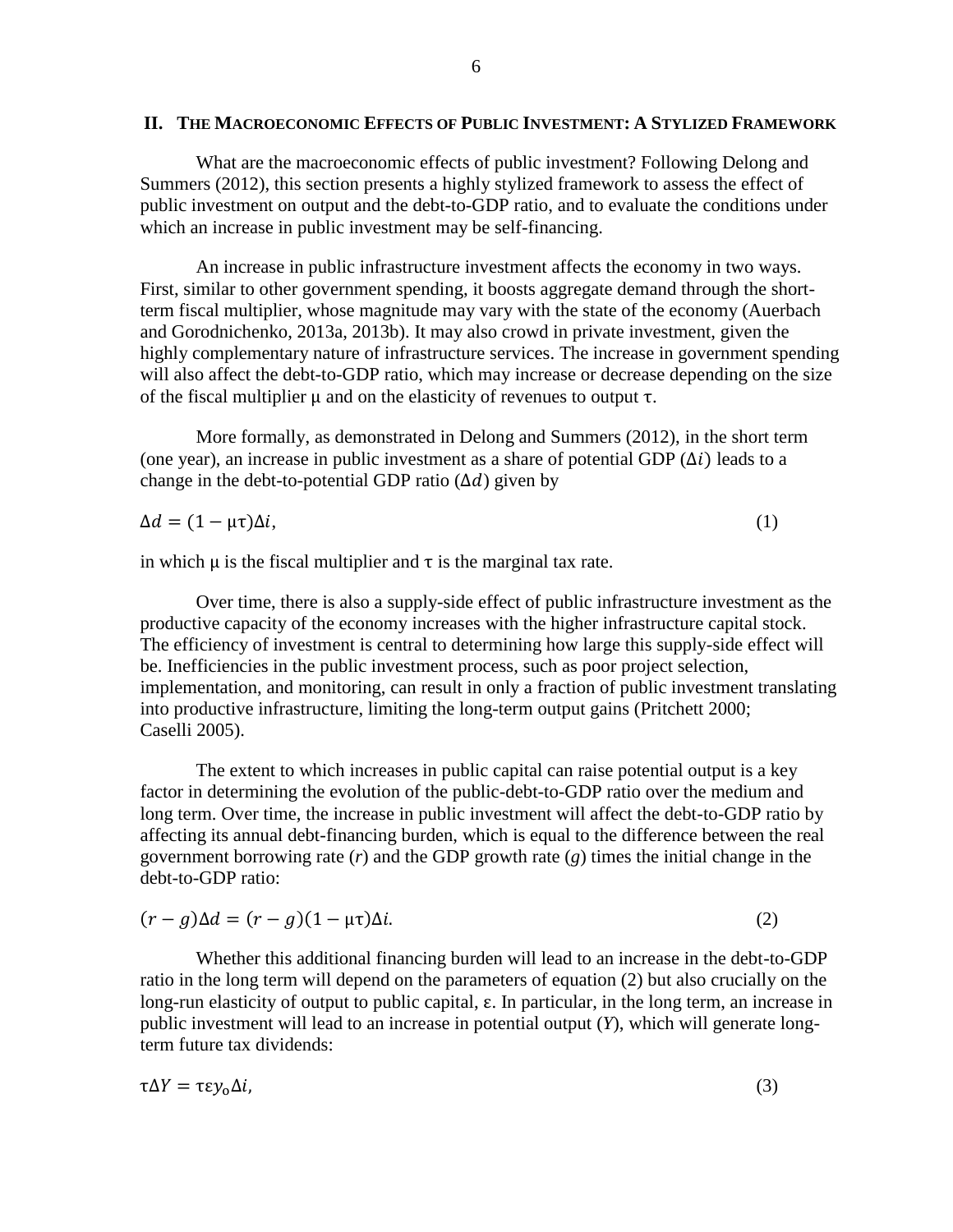in which  $\varepsilon$  is the long-term elasticity of output to public capital and  $y_0$  is the initial output-topublic capital ratio.<sup>4</sup> Equations (2) and (3) imply together that if short-term multipliers and the elasticity of output to public capital are sufficiently large, such that

$$
(r - g)(1 - \mu \tau) - \tau \varepsilon y_0 \leq 0,
$$

then at the margin, an increase in public investment will be self-financing.

# **III. EMPIRICAL STRATEGY AND DATA**

This rest of the paper examines whether the theoretical predictions regarding the macroeconomic effects of public investment are borne out in the data, applying the statistical approach used by Auerbach and Gorodnichenko (2013a, 2013b) and model simulations. To identify the causal effect of public investment on output and the debt-to-GDP ratio, our empirical approach isolates unanticipated changes in public investment as public investment forecasts errors. Namely, the measure of government investment shocks is the difference between the actual public investment and the public investment expected by analysts as of October of the same year. This methodology overcomes two factors that often confound the causal estimation of the effect of fiscal policy on economic performance.

First, using forecast errors eliminates the problem of "fiscal foresight" (see Forni and Gambetti 2010; Leeper, Richter, and Walker 2012; Leeper, Walker, and Yang 2013; and Ben Zeev and Pappa 2014). Agents receive news about changes in fiscal spending in advance and they may alter their consumption and investment behavior well before the changes occur. An econometrician who uses just the information contained in the change in actual public investment would be relying on an information set that is smaller than that used by economic agents, which could lead to inconsistent estimates of the effects of public investment.<sup>5</sup> By using forecast errors, the Auerbach and Gorodnichenko (2013a, 2013b) methodology effectively aligns the economic agents' and the econometrician's information sets.

Second, using forecast errors minimizes the likelihood that the estimates capture the potentially endogenous response of fiscal policy to the state of the economy. Even if public investment shocks are unanticipated, they may still be in response to business cycle conditions: for example, public projects may be stepped up if growth turns out to be unexpectedly weak, or alternatively, they may be postponed if fiscal space is tight and revenues surprise on the downside. For this to be a concern, however, such adjustments to public investment need to happen within the same quarter news about the state of the economy is received (i.e. between October and December), since all information about both public investment and economic performance up until October are incorporated in the

<sup>&</sup>lt;sup>4</sup> For simplicity of formulation, the depreciation rate is assumed to be zero.

 $<sup>5</sup>$  Leeper, Richter, and Walker (2012) demonstrate the potentially serious econometric problems that result from</sup> fiscal foresight, showing that when agents foresee changes in fiscal policy, the resulting time series have nonfundamental representations.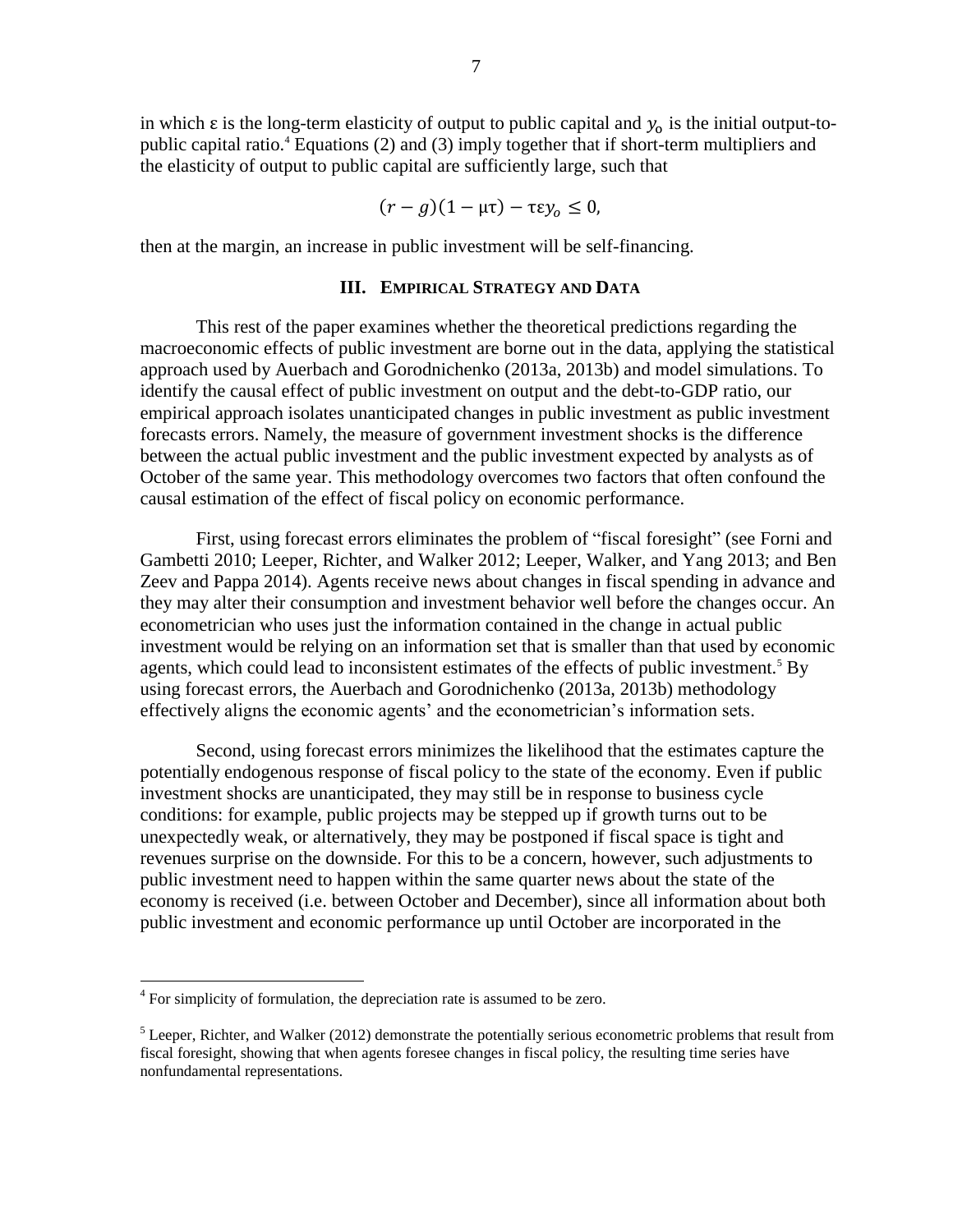October forecasts. This is highly unlikely. Furthermore, we later demonstrate that our findings are robust to purging the public investment shocks from forecast errors in growth.

Using these measures of unanticipated public investment shocks, we estimate two econometric specifications. First we establish the impact of public investment shocks on real GDP, the debt-to-GDP ratio, private investment as a share of GDP, and the unemployment rate. We then examine whether the effects of public investment vary with the state of the economy following a growing literature that explores the effect of fiscal policy during recessions and expansions (see Auerbach and Gorodnichenko 2013a, 2013b; Blanchard and Leigh 2013; IMF 2013; and the literature cited therein). We also investigate the role of public investment efficiency and mode of financing in shaping the macroeconomic effects of government investment.

The statistical method follows the approach proposed by Jordà (2005) to estimate impulse-response functions using local projections. This approach has been advocated by Stock and Watson (2007) and Auerbach and Gorodichencko (2013a), among others, as a flexible alternative that does not impose the dynamic restrictions embedded in vector autoregression (autoregressive-distributed lag) specifications and is particularly suited to estimating nonlinearities in the dynamic response. The first regression specification is estimated as follows:

$$
y_{i,t+k} - y_{i,t} = \alpha_i^k + \gamma_t^k + \beta^k F E_{i,t}^k + \varepsilon_{i,t}^k,
$$
\n<sup>(4)</sup>

in which *y* is the dependent variable (alternatively the log of output, the public-debt-to-GDP ratio, the private investment-to-GDP ratio, and the unemployment rate);  $\alpha_i$  are country fixed effects, included to control for all time-invariant differences across countries (such as in countries' growth rates);  $\gamma_t$  are time fixed effects, included to control for global shocks such as shifts in oil prices or the global business cycle; and *FE* is the forecast error of public investment as a share of GDP, computed as the difference between actual and forecast series. Equation (4) is estimated for each  $k = 0, \ldots, 4$ . Impulse-response functions are computed using the estimated coefficients  $\beta^k$ , while the confidence bands associated with the estimated impulse-response functions are obtained using the estimated standard errors of the coefficients  $\beta^k$ , based on clustered robust standard errors.

In the second specification, the response of the variable of interest is allowed to vary with the state of the economy and with the degree of public investment efficiency. The second regression specification is estimated as follows:

$$
y_{i,t+k} - y_{i,t} = \alpha_i^k + \gamma_t^k + \beta_1^k G(z_{it}) F E_{i,t}^K + \beta_2^k (1 - G(z_{it})) F E_{i,t}^K + \varepsilon_{i,t}^k, \tag{5}
$$

with

$$
G(z_{it}) = \frac{\exp(-\gamma z_{it})}{1 + \exp(-\gamma z_{it})}, \quad \gamma > 0,
$$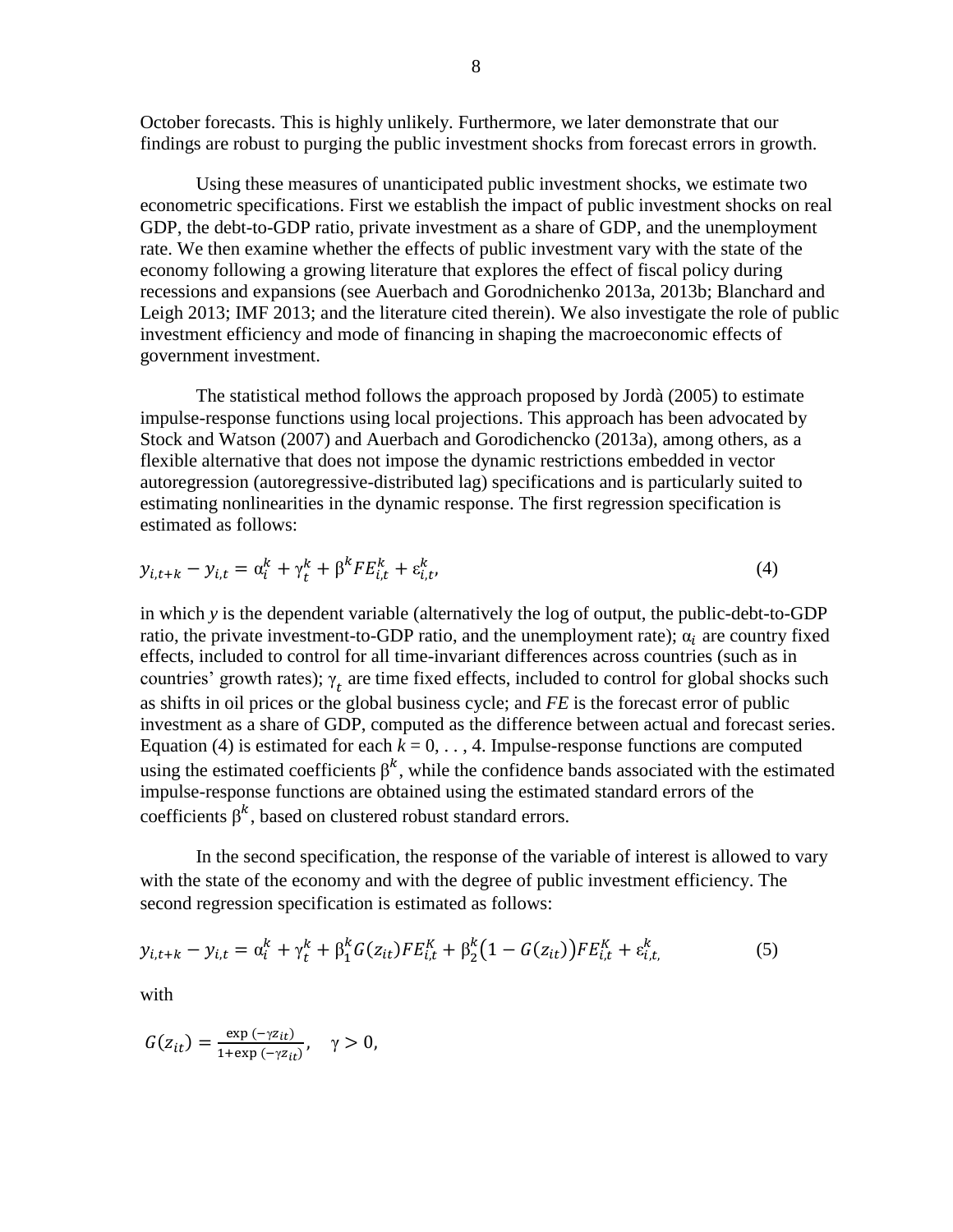in which *z* is an indicator of the state of the economy (or the degree of public investment efficiency), normalized to have zero mean and unit variance, and  $G(z_{it})$  is the corresponding smooth transition function between states (or in the degree of public investment efficiency). Our analysis uses GDP growth as a measure of the state of the economy. We proxy investment efficiency with a survey-based measure of the wastefulness of government spending, from the World Economic Forum's (WEF) *Global Competitiveness Report.* <sup>6</sup> As in Auerbach and Gorodnichenko (2013a),  $\gamma = 1.5$  is used for the analysis of recessions and expansions. For the role of public investment efficiency, we set  $\gamma = 1.0$ . The results do not qualitatively change if we use alternative positive values of  $\gamma$ . The main reasons for identifying the state of economy using GDP growth instead of the output gap are that the latter is unobservable and subject to substantial and frequent revisions, as well as that estimates of output gaps are typically surrounded by great uncertainty.<sup>7</sup>

As discussed in Auerbach and Gorodnichenko (2013a, 2013b), the local projection approach to estimating non-linear effects is equivalent to the smooth transition autoregressive (STAR) model developed by Granger and Teravistra (1993). The main advantage of this approach relative to estimating STVARs for each regime is that it uses a larger number of observations to compute the impulse response functions of only the dependent variables of interest, improving the stability and precision of the estimates. This estimation strategy can also more easily handle the potential correlation of the standard errors within countries, by clustering at the country level.<sup>8</sup>

Public investment can be financed through debt issuance, raising taxes, or by cutting other spending so that it is budget-neutral. Do the macroeconomic effects of public investment vary depending on how it is financed? To examine the role of the mode of financing, we estimate the following specification:

$$
y_{i,t+k} - y_{i,t} = \alpha_i^k + \gamma_t^k + \beta^{k+} D_{it} F E_{i,t}^k + \beta^{k-} (1 - D_{it}) F E_{i,t}^k + \varepsilon_{i,t}^k,
$$
(6)

with

 $\overline{a}$ 

 $D_{it} = 1$  if public investment is debt – financed, and 0 otherwise.

 $6$  We use this in the absence of a direct measure of public investment efficiency, such as the Public Investment Management Index (PIMI), for advanced economies. Similar results obtain when we use alternative proxies based on "government efficiency" or "overall quality of infrastructure," both also from the WEF's *Global Competitiveness Report.* None of these measures is perfect; the wastefulness and efficiency measures do not specifically refer to infrastructure spending, while the infrastructure measure reflects overall provision of infrastructure, which could be poor due to low efficiency but also because of inadequate spending. Berg et al. (forthcoming) has a more extensive discussion of public investment efficiency, including problems in its measurement.

 $<sup>7</sup>$  As noted below, similar results are obtained when the output gap is used to identify the state of the economy.</sup>

<sup>&</sup>lt;sup>8</sup> The standard errors of the estimated coefficients discussed below are even smaller if we allow for correlation in the standard errors across countries and cluster at the time period level.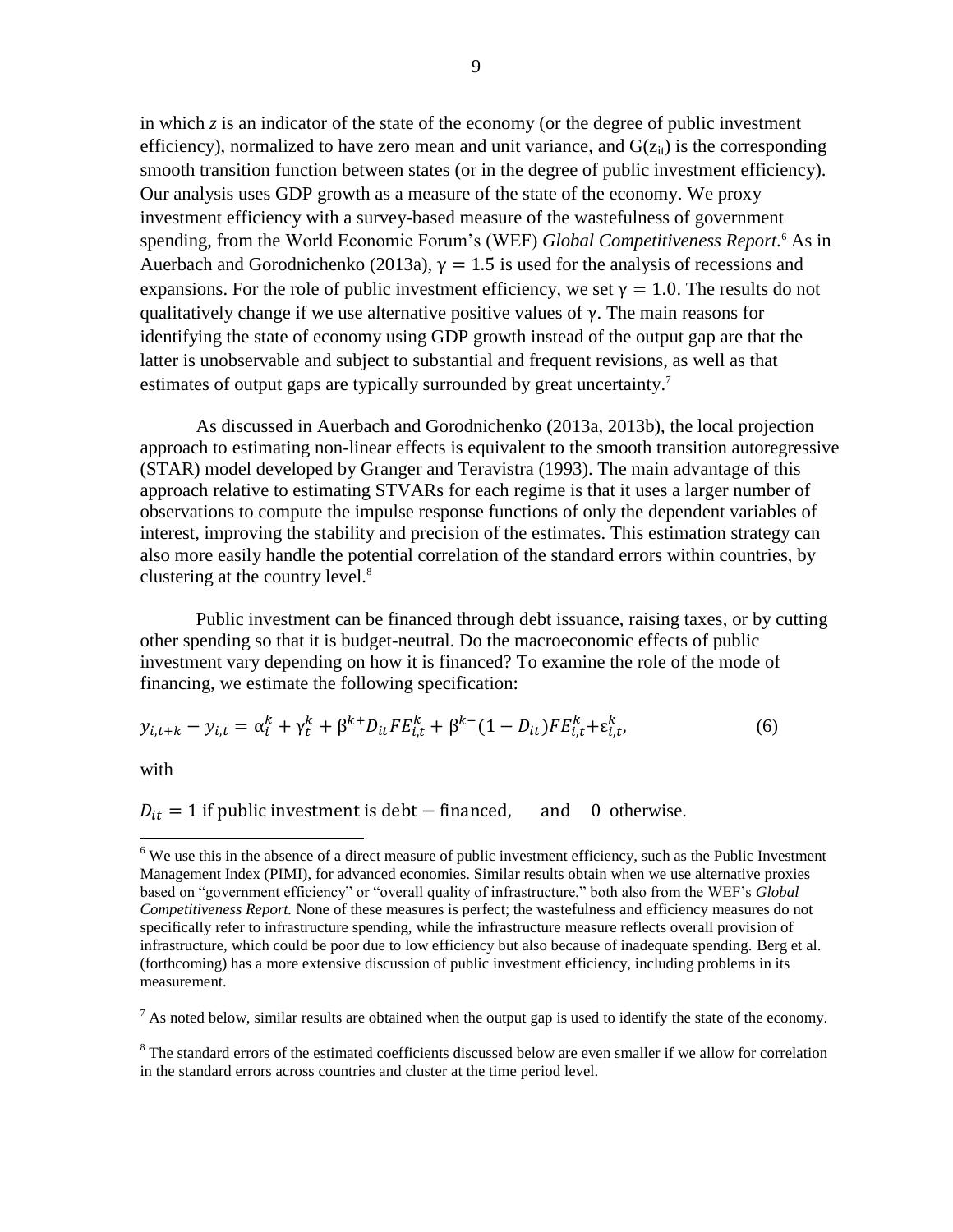The macroeconomic series used in the analysis come from the Organization for Economic Co-operation and Development's (OECD's) Statistics and Projections database, which covers an unbalanced sample of 17 OECD economies (Australia, Belgium, Canada, Denmark, Finland, France, Germany, Iceland, Japan, Korea, Netherlands, New Zealand, Norway, Sweden, Switzerland, United Kingdom, United States) over the period 1985–2013. The forecasts of investment spending used in the analysis are those reported in the fall issue of the OECD's *Economic Outlook* for the same year (see Vogel 2007 and Lenain 2002 for an assessment of OECD forecasts and a comparison with forecasts prepared by the private sector). The size of the public investment shocks identified using this approach varies between –4.6 and 1.2 percentage points of GDP, with an average (median) of about –0.3 (–0.1) percentage point of GDP.

# **IV. EMPIRICAL FINDINGS**

## **A. Baseline results**

The results obtained by estimating equation (4) show that public investment shocks have statistically significant effects on output (Figure 1, panel 1). An unanticipated 1 percentage point of GDP increase in government investment spending increases the level of output by about 0.4 percent in the same year. Using the sample average of government investment as a percentage of output (about 3 percent of GDP), this implies short-term investment spending multipliers of about 0.4. This multiplier is consistent with other estimates of the overall government spending multiplier reported in the literature (see Coenen et al 2012 and literature cited therein).

Our findings also suggest that public investment shocks have very long-lasting effects on output. Four years after an unanticipated shock to government investment spending of 1 percentage point of GDP, the level of real output is 1.5 percent higher, which

**Figure 1. Effect of Public Investment in Advanced Economies** *(Years on* x*-axis)*



Source: IMF staff calculations.

Note:  $t = 0$  is the year of the shock; dashed lines denote 90 percent confidence bands. Shock represents an exogenous 1 percentage point of GDP increase in public investment spending.

corresponds to a medium-term fiscal multiplier of about 1.4. This finding likely reflects the expansion of the productive capacity of the economy as public investment augments the physical infrastructure stock.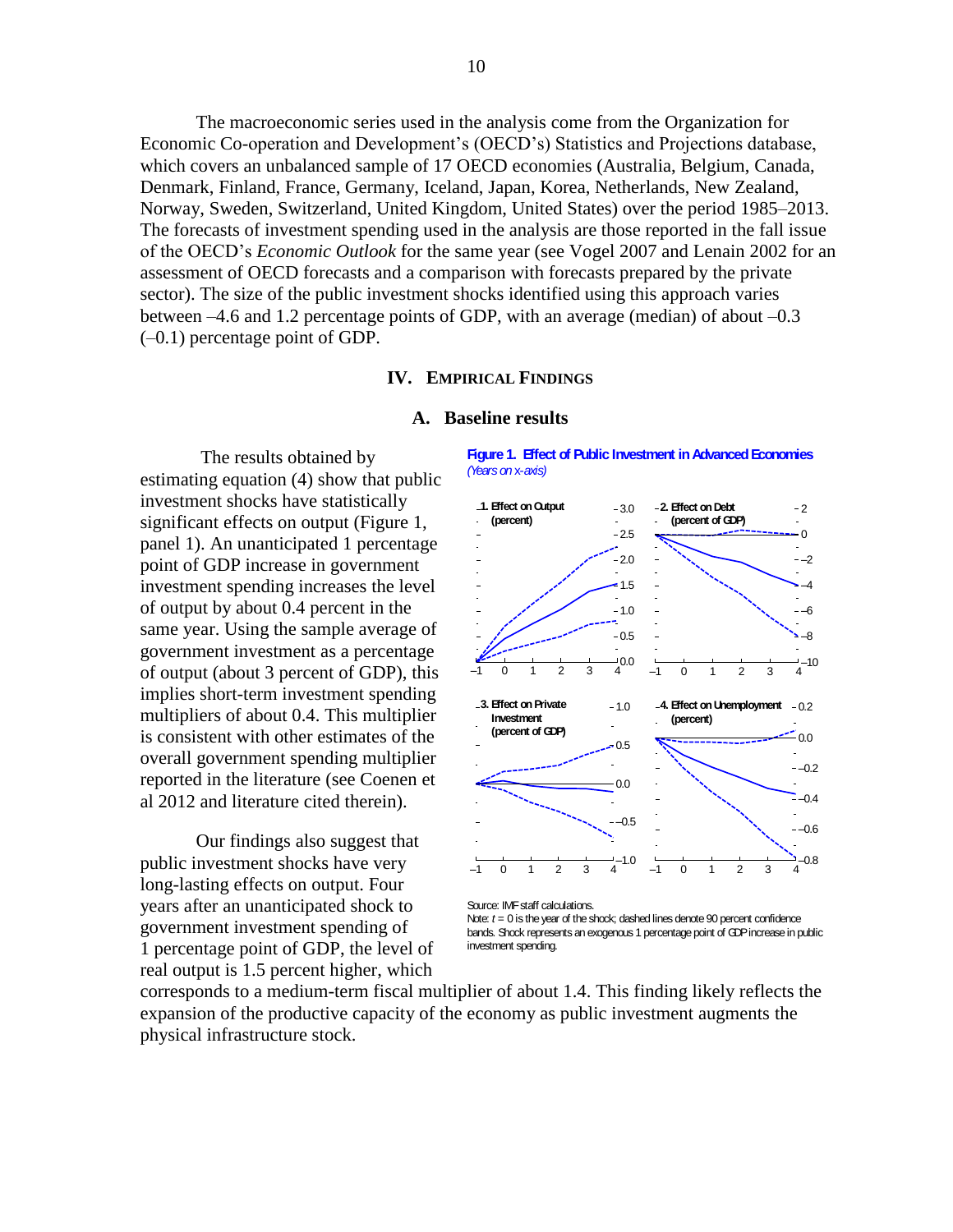Perhaps surprisingly, higher public investment spending is not associated with an increase in the debt-to-GDP ratio. The point estimates in panel 2 of the figure show that higher public investment is typically followed by a *reduction* in the debt-to-GDP ratio, both in the short term (by about 0.9 percentage point of GDP) and in the medium term (by about

4 percentage points of GDP), but the decline in debt is statistically significant only in the short term. On average, in the advanced economies in our sample, the boost to GDP from higher government investment spending seems to be larger than the public debt taken to finance it.

There is no statistically significant effect on private investment as a share of GDP (panel 3). This result suggests the crowding in of private investment, as the level of private investment rises in tandem with the higher GDP as a result of the increase in public investment. Finally, an increase in public investment is found to reduce the unemployment rate by about 0.11 percent in the very short term and by about 0.35 percent over the medium term (panel 4).

# *The Role of Economic Slack*

The macroeconomic effects of public investment shocks are very different across economic regimes (Figure 2). During periods of low growth, a public investment spending shock increases the level of output by about 1½ percent in the same year and by 3 percent in the medium term, but during periods of high growth the long-term effect is not statistically significantly different from zero. This finding is consistent with the growing literature on the effects of fiscal policy during recessions and expansions (see, among others, Auerbach and Gorodnichenko 2013a, 2014b; Blanchard and Leigh 2013; IMF 2013). As noted above, economic regimes are identified as periods of very low growth (recessions) and very high growth (significant expansions). Periods of very low (high)

#### **Figure 2. The Effect of Public Investment in Advanced Economies: The Role of Economic Conditions** *(Years on* x*-axis)*

#### **Effect on Output**





Note:  $t = 0$  is the year of the shock; dashed lines denote 90 percent confidence bands. Solid yellow lines represent baseline results.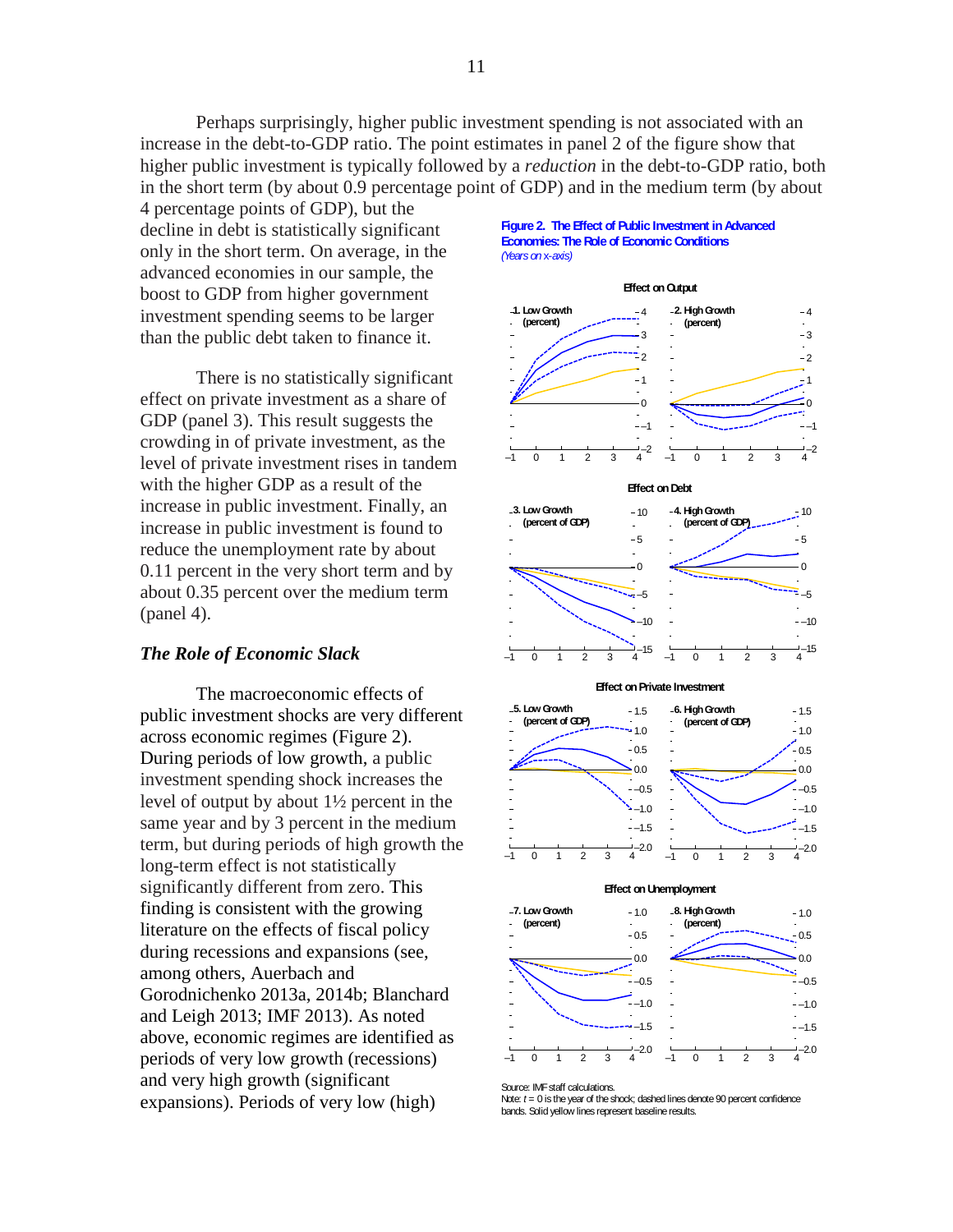growth identified also correspond to periods of large negative (positive) output gaps: during periods of very low (high) growth, the output gap varies between –0.4 and –7.2 (–1.1 and 8.5) percent of potential output, with an average output gap of –3.7 (3.5) percent. Using the

output gap instead of growth rates to identify economic regimes gives qualitatively similar results. In particular, during periods of large negative output gaps, the short-term multiplier is 0.6 and is statistically significant, but when output gaps are large and positive, the output effect of public investment is 0.2 and not statistically significant.

Public investment shocks also bring about a reduction in the public-debt-to-GDP ratio during periods of low growth because of the much bigger boost in output. During periods of high growth, the point estimates suggest a rise in public debt, though the wide confidence intervals imply that the increase is not statistically significantly different from zero. The effects on private investment also differ based on the state of the economy. During low-growth periods, the increase in private investment outpaces the increase in GDP in the first few years, leading to a rise in private investment as a share of GDP. But during high-growth periods the opposite happens, suggesting the possibility of crowding out when there is less slack in the economy. Finally, public investment shocks reduce unemployment significantly during low growth periods, by about half a percentage point in the first year and by ¾ percentage point in the medium term, but do not have a material effect on unemployment rates during high-growth periods.

# *The Role of Investment Efficiency*

The macroeconomic effects of public investment shocks are also substantially stronger in countries with a high degree of public investment efficiency, both in the short **Figure 3. The Effect of Public Investment in Advanced Economies: The Role of Efficiency** *(Years on* x*-axis)*

# **Effect on Output**





#### **Effect on Private Investment**



#### **Effect on Unemployment**



Source: IMF staff calculations.

Note: *t* = 0 is the year of the shock; dashed lines denote 90 percent confidence bands. Solid yellow lines represent baseline results.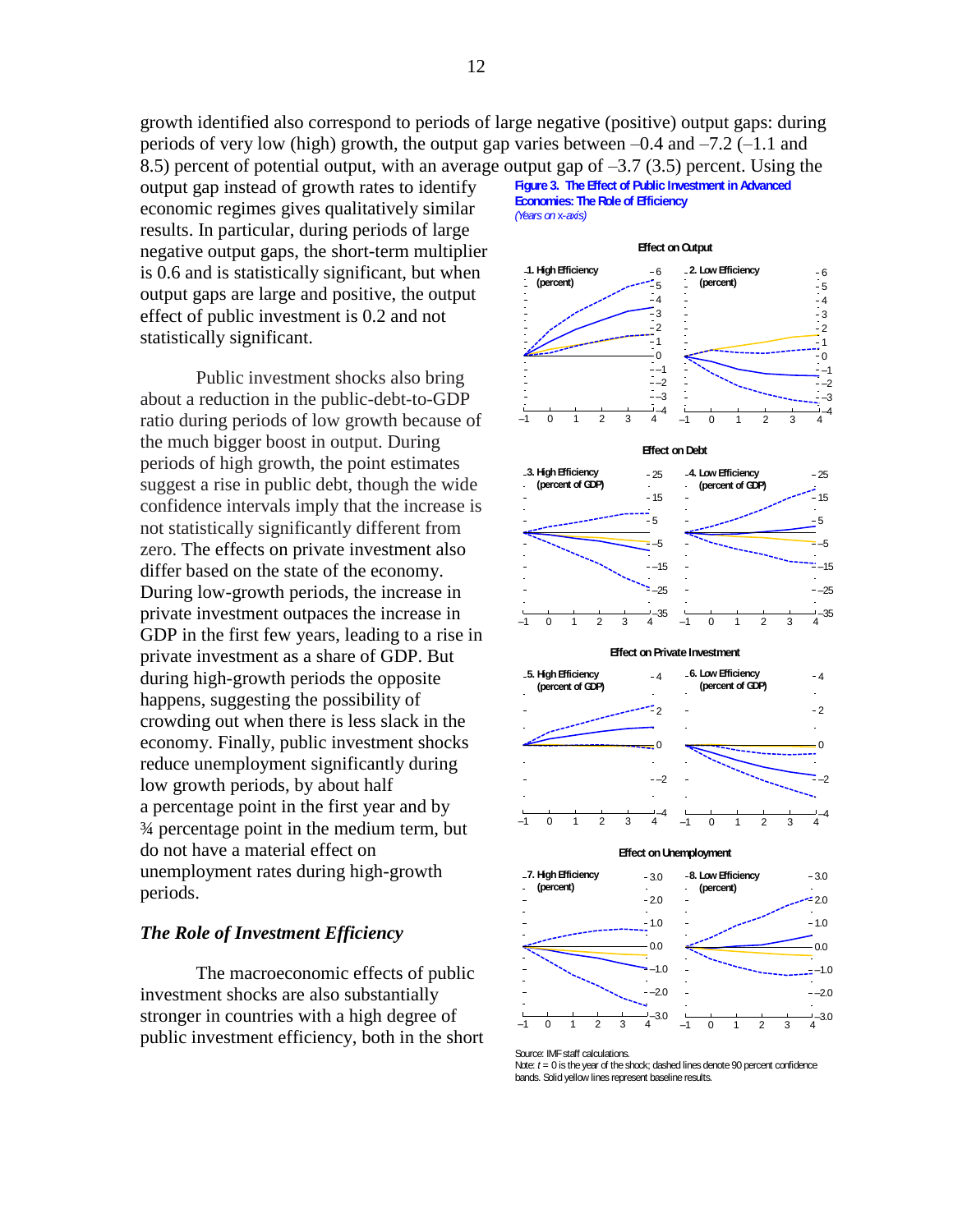and in the medium term (Figure 3).<sup>9</sup> In countries with high efficiency of public investment, a public investment spending shock increases the level of output by about 0.8 percent in the same year and by 2.6 percent four years after the shock. But in countries with low efficiency of public investment, the output effect is about 0.2 percent in the same year and about 0.7 percent in the medium term. As a result, although public investment shocks are found to lead to a significant medium-term reduction in the debt-to-GDP ratio in countries with high public investment efficiency, they tend to increase the debt-to-GDP ratio (albeit not in a statistically significant manner) in countries with low public investment efficiency. There is a greater boost to private investment when public investment efficiency is high, whereas private investment as a share of GDP falls when public investment efficiency is low. Finally, the effects on unemployment reduction are larger in countries with a high level of investment efficiency. No statistically significant correlation is found between the measure of investment spending shocks used here and the degree of investment efficiency. This suggests that the result that macroeconomic effects are larger in countries with higher investment efficiency is not driven by the fact that investment spending shocks tend to occur more frequently and to be larger in countries with higher degrees of public investment efficiency.<sup>10</sup>

# *The Role of Financing: Debt-financed vs. Budget-neutral Public Investment*

<sup>&</sup>lt;sup>9</sup> Berg et al. (forthcoming) reconsider the macroeconomic implications of investment efficiency, noting that countries with lower efficiency of public investment would tend to have lower capital stock, which would push up public capital's rates of return. In our analysis, this channel is likely subdued as we focus on a set of advanced economies, with relatively little variation in the public capital stock.

 $10$  In particular, the correlation between investment spending shocks and the degree of efficiency is  $-0.11$ .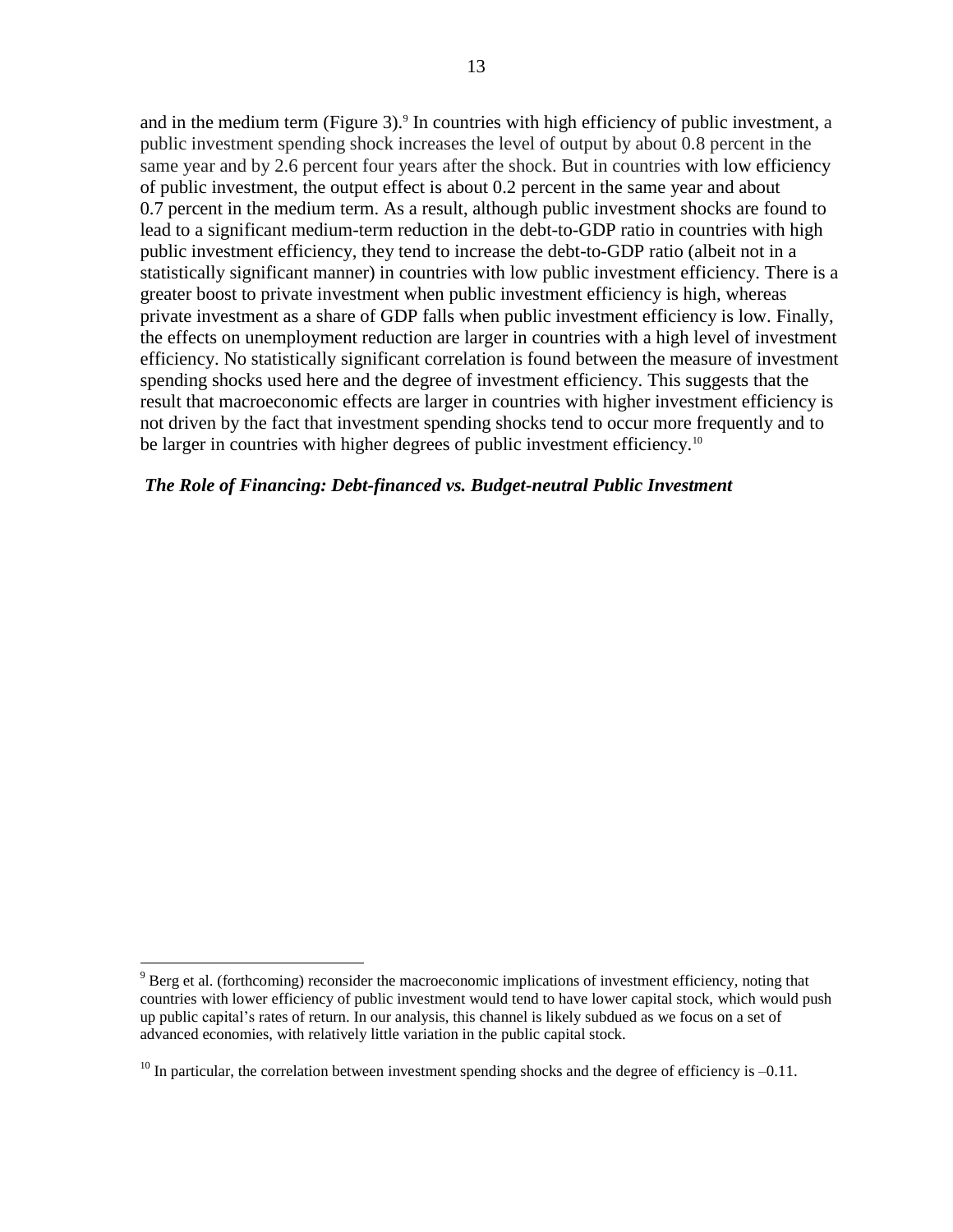The macroeconomic effects of public investment also vary depending on how it is financed. Government projects financed through debt issuance have stronger expansionary effects than budget-neutral projects that are financed by raising taxes or cutting other spending. Budget-neutral public investment shocks are identified in the data as those in which the difference between the shocks to other components of the government budget and public investment shocks is greater than or equal to zero. We find that the output effects of public investment tend to be larger when public investment shocks are debt-financed than when they are budget-neutral (Figure 4). In particular, although a debt-financed public investment shock of 1 percentage point of GDP increases the level of output by about 0.9 percent in the same year and by 2.9 percent four years after the shock, the short- and medium-term output effects of a budget-neutral public investment shock are not statistically significantly different from zero. The larger short- and medium-term output multipliers for debt-financed shocks imply that the reduction in the debt-to-GDP ratio is similar in the two types of shocks. The short-term effects on private investment are similar to those in the baseline regardless of how public investment is financed, but private investment is boosted as a share of GDP in the medium-term when public investment is debt-financed, possibly because of the larger output multipliers. Finally, and in line with the differing effects on output, the effects of public investment on unemployment are bigger when it is debt-financed than when it is budget-neutral.

It is possible that increasing debt-financed public investment in countries where debt is already high may increase sovereign risk and financing costs if the productivity of the investment is in doubt (e.g., because of poor project selection or implementation), exacerbating debt sustainability concerns. We thus examine whether public investment shocks are associated with subsequent changes in real interest rates. Within the sample of 17 advanced economies employed in the estimation, the empirical evidence suggests that historically, debt-financed public investment shocks have not led to increases in funding costs, as proxied by sovereign real interest rates (Figure 5, panels 1 and 2).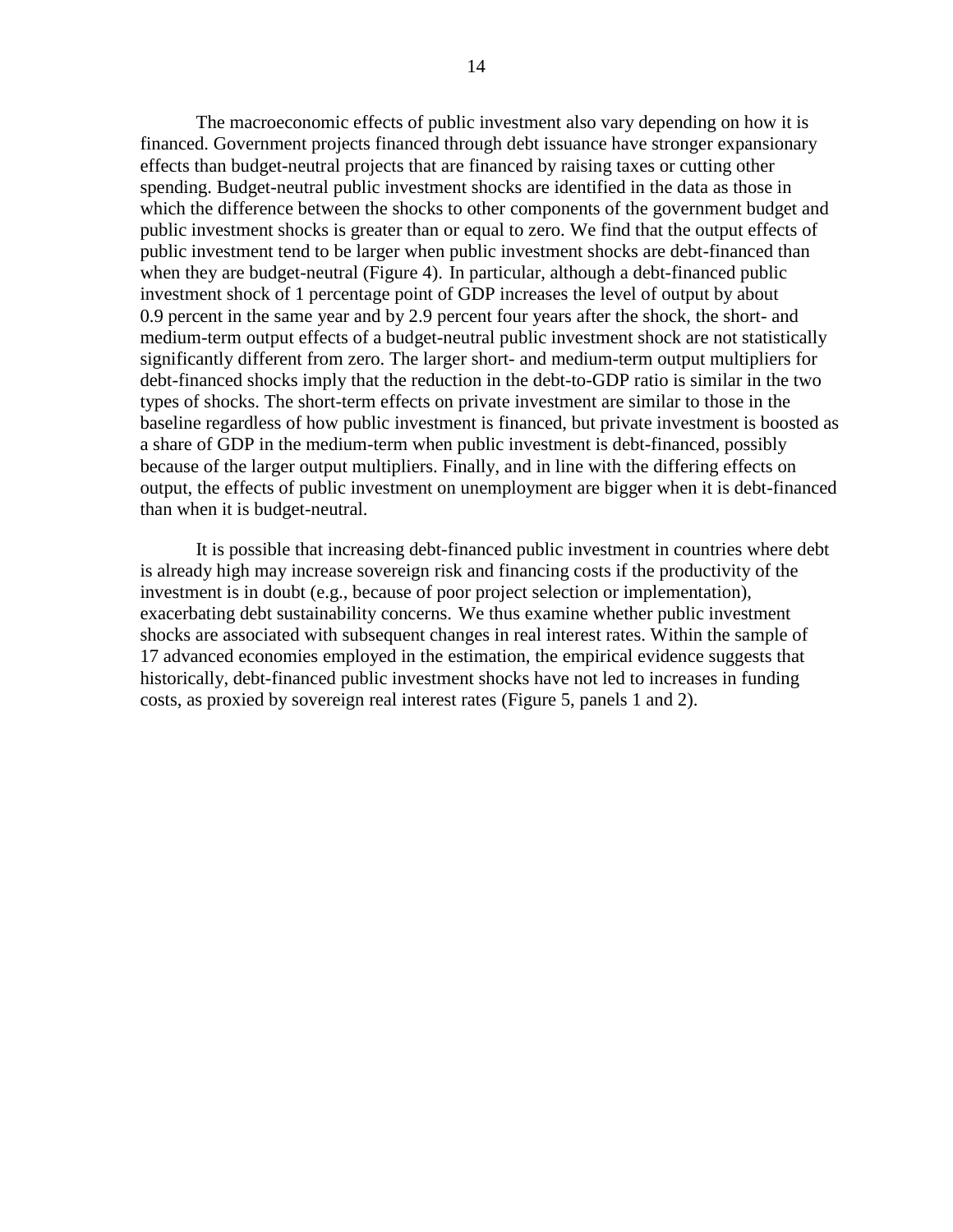#### **Figure 4. The Effect of Public Investment in Advanced Economies: The Role of Mode of Financing** *(Years on* x*-axis)*



**Effect on Debt**







 $\frac{1}{4}$ -2

–1 0 1 2 3 4



**Figure 5. Effect of Public Investment in Advanced Economies: The Role of Mode of Financing** *(Percent; years on* x*-axis)*



Source: IMF staff calculations. Note: *t* = 0 is the year of the shock; dashed lines denote 90 percent confidence bands. Solid yellow lines represent baseline results.

Source: IMF staff calculations. Note: *t* = 0 is the year of the shock; dashed lines denote 90 percent confidence bands. Solid yellow lines represent baseline results.

Moreover, an examination of whether the effects of public investment shocks on debt and output depend on the initial level of public debt yields no evidence that the effects of public investment differ materially according to the initial public-debt-to-GDP ratio

–2

–1 0 1 2 3 4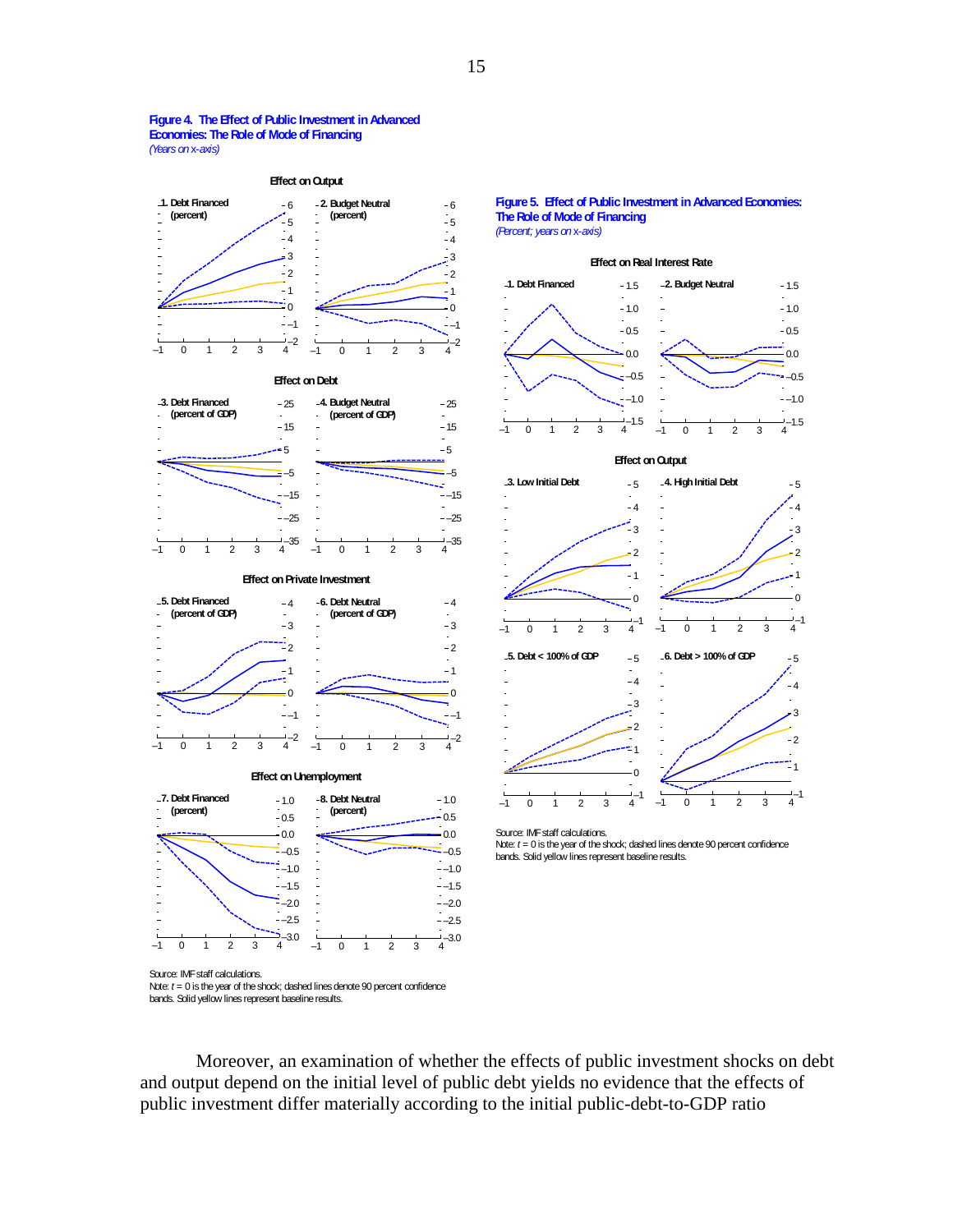(Figure 5, panels 3 and 4). This may, in principle, reflect the fact that debt-to-GDP ratios in advanced economies were moderate during most of the sample period. However, even when we focus on country-periods of very high-debt (namely, when the debt-to-GDP ratio exceeds 100 percent of GDP – the  $90<sup>th</sup>$  percentile of the debt-to-GDP distribution in the sample), we do not find any evidence of non-linear effects of the initial level of public debt (Figure 5, panels 5 and 6).

# **B. Robustness Checks**

Our findings are robust to alternative measures of public investment shocks, estimation periods, and country samples. As a first robustness check, we use the forecasts of the spring issue of the same year and the fall issue of the previous year instead of the October forecast to compute government investment forecast errors. The results in columns 2 and 3 of Table 1 show that the response functions of real output are almost identical and not statistically significantly different from that reported in the baseline (Table 1, column 1).

As an additional robustness check, we assess whether the effects of public investment on output have changed over time. The results show that this is not the case. There has been no statistically significant change in the public investment multiplier over time in our sample of advanced economies, even though the point estimates of the output effect of public investment are somewhat larger in the post-2000 period.

| Table 1. Effect of Public Investment on Output in Advanced Economies: Robustness |                               |                                                   |         |                       |                                                    |                         |                    |                    |                                              |         |
|----------------------------------------------------------------------------------|-------------------------------|---------------------------------------------------|---------|-----------------------|----------------------------------------------------|-------------------------|--------------------|--------------------|----------------------------------------------|---------|
|                                                                                  | April<br>Baseline<br>forecast | Previous<br>October<br>Forecast                   |         | Pre 2000<br>Post 2000 | Purging forecast errors for forecast<br>errors in: |                         |                    |                    |                                              |         |
|                                                                                  |                               |                                                   |         |                       | Growth                                             | Demand<br>components 1/ | Positive<br>Shocks | Negative<br>Shocks | Trimmed<br>top and<br>bottom 1%<br>of shocks |         |
|                                                                                  | (1)                           | (2)                                               | (3)     | (4)                   | (5)                                                | (6)                     | (7)                | (8)                | (9)                                          | (10)    |
|                                                                                  |                               | Impact of public investment shock on output at k= |         |                       |                                                    |                         |                    |                    |                                              |         |
| 0                                                                                | 0.457                         | 0.264                                             | 0.332   | 0.401                 | 0.581                                              | 0.418                   | 0.502              | 1.013              | 0.316                                        | 0.466   |
|                                                                                  | (0.147)                       | (0.160)                                           | (0.118) | (0.198)               | (0.209)                                            | (0.147)                 | (0.143)            | (0.447)            | (0.181)                                      | (0.138) |
| 1                                                                                | 0.755                         | 0.581                                             | 0.697   | 0.582                 | 0.948                                              | 0.702                   | 0.844              | 1.240              | 0.584                                        | 0.740   |
|                                                                                  | (0.238)                       | (0.216)                                           | (0.216) | (0.301)               | (0.387)                                            | (0.241)                 | (0.264)            | (0.619)            | (0.309)                                      | (0.232) |
| 2                                                                                | 1.035                         | 0.966                                             | 1.004   | 0.753                 | 1.223                                              | 0.993                   | 1.241              | 1.576              | 0.888                                        | 1.058   |
|                                                                                  | (0.322)                       | (0.270)                                           | (0.288) | (0.414)               | (0.489)                                            | (0.323)                 | (0.339)            | (0.763)            | (0.431)                                      | (0.302) |
| 3                                                                                | 1.389                         | 1.099                                             | 1.124   | 1.036                 | 1.569                                              | 1.354                   | 1.625              | 1.706              | 1.242                                        | 1.492   |
|                                                                                  | (0.394)                       | (0.349)                                           | (0.330) | (0.526)               | (0.575)                                            | (0.393)                 | (0.405)            | (0.754)            | (0.547)                                      | (0.358) |
| 4                                                                                | 1.539                         | 1.318                                             | 1.219   | 1.135                 | 1.642                                              | 1.507                   | 1.864              | 1.459              | 1.393                                        | 1.747   |
|                                                                                  | (0.441)                       | (0.402)                                           | (0.383) | (0.590)               | (0.796)                                            | (0.439)                 | (0.489)            | (0.715)            | (0.617)                                      | (0.405) |

Note: k=0 is the year of the public investment shock, measured by the public investment forecast error. Standard errors (in parentheses below the ceofficients) are corrected for heteroskedasticity and clustered at the country level. Sample includes 17 OECD economies for the 1985-2013 period. All

regressions include a full set of country and year fixed effects.

1/ Demand components include private consumption, investment and government consumption.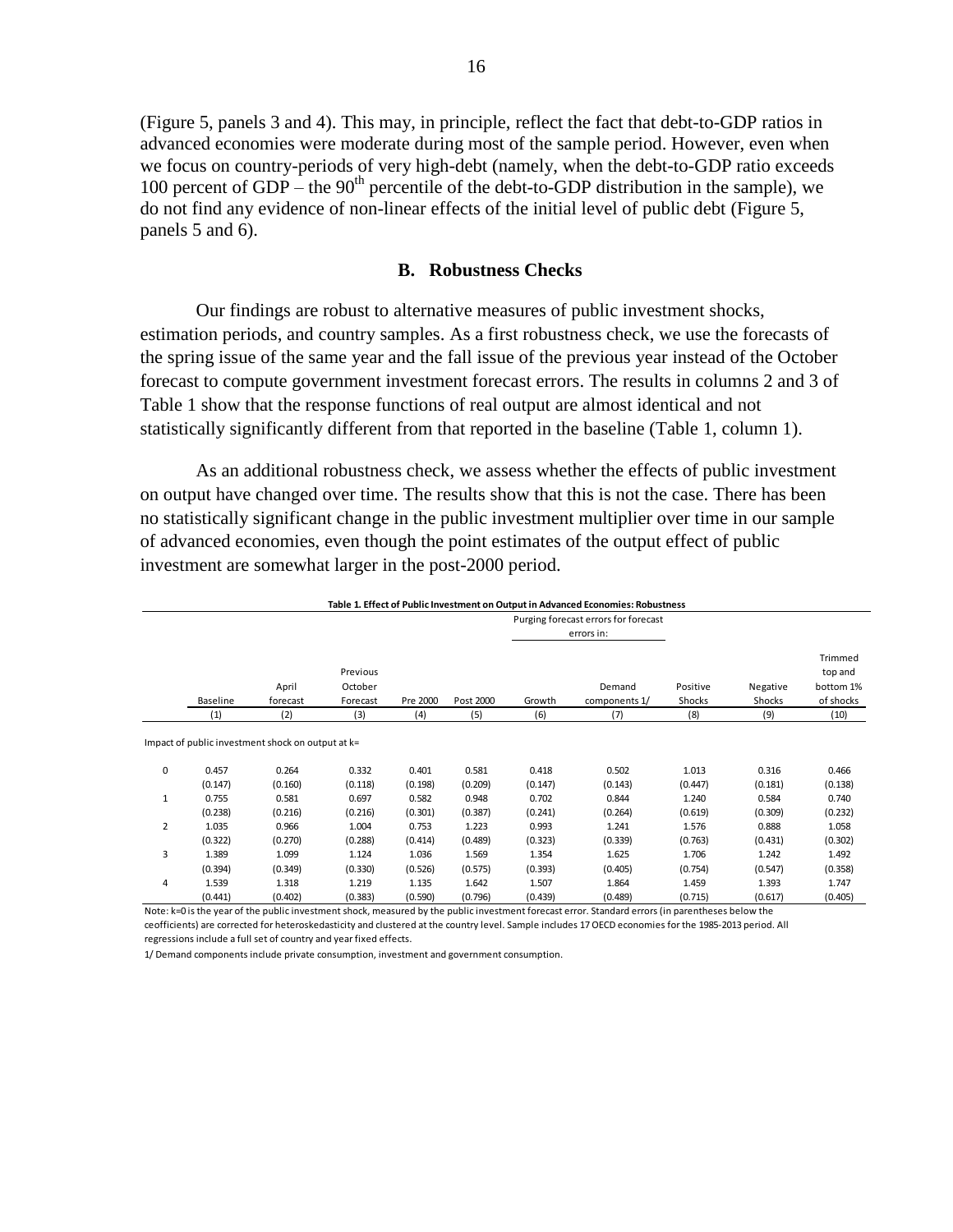A problem in the identification of public investment shocks is that they may be endogenous to output growth surprises. Indeed, whereas automatic stabilizers operate mostly via revenues and social spending, discretionary public investment spending can occur in response to output conditions. To ensure that our findings do not capture this potential reverse relationship between output and investment, we separate public investment shocks from output growth innovations.<sup>11</sup> The results obtained by separating public investment shocks from output growth innovations are almost identical and not statistically significantly different from those reported in the baseline (Table 1, column 6).

Another possible problem in identifying public investment shocks is a potential systematic bias in the forecasts concerning economic variables other than public investment, with the result that the forecast errors for public investment are correlated with those for other macroeconomic variables. To address this concern, we regress the measure of public investment shocks on the forecast errors of other components of government spending, private investment, and private consumption, and use the residuals from this regression as our measure of public investment shocks. The results, presented in column 7 of Table 1, show that the response functions of output are almost identical and not statistically significantly different from that reported in the baseline.

Whether public investment has a different macroeconomic impact depending on whether the public investment shocks are positive or negative is also assessed, using the following econometric specification:

$$
y_{i,t+k} - y_{i,t} = \alpha_i^k + \gamma_t^k + \beta^{k+} D_{it} F E_{i,t}^k + \beta^{k-} (1 - D_{it}) F E_{i,t}^k + \varepsilon_{i,t}^k, \tag{7}
$$

with

 $\overline{a}$ 

 $D_{it} = 1$  if  $FE_{it} > 0$ , and 0 otherwise.

The results of this exercise show that although the output effect is typically larger for positive investment shocks than for negative ones, the difference is not statistically significant (Table 1, columns 8 and 9).

Finally, we examine whether our findings are sensitive to the trimming of public investment shocks from outliers and to sample changes. Column 10 of Table 1 contains the impulse response of output when the public investment forecast errors have been trimmed from the top and bottom 1 percent of values. Our findings are also robust to changes in the sample of countries considered. Results (available upon request) demonstrate that the impact of public investment on output ranges from 0.4 to 0.57 at time k=0, and from 1.3 to 1.9 at time k=4, when each one of the 17 economies in our baseline sample are excluded from the estimation one at a time.

 $11$  Namely, we regress public investment forecast errors on growth forecast errors and use the residuals from this regression as our measure of public investment shocks.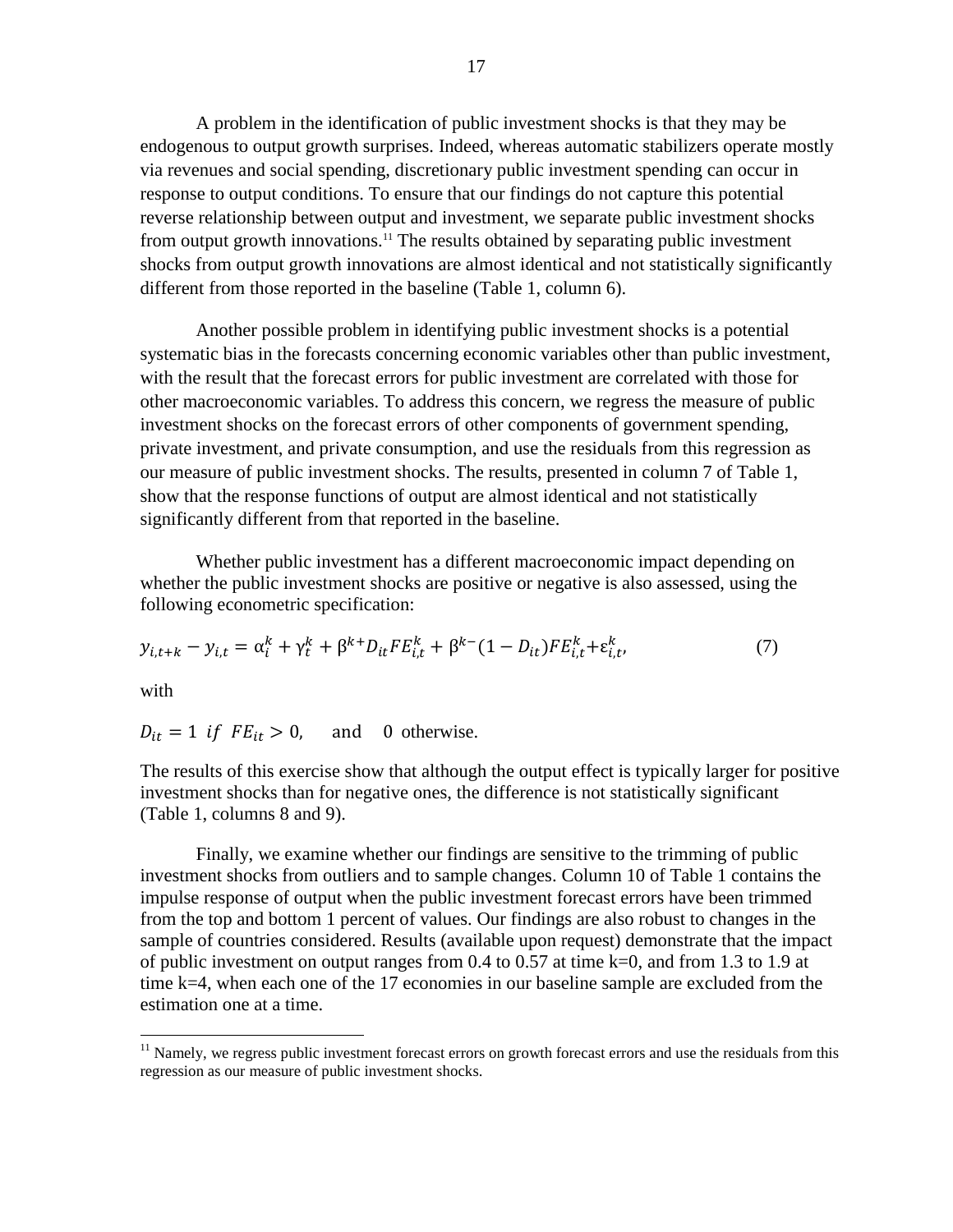The results presented in the previous section show that the short-term effects of investment spending shocks are larger in recessions than in expansions. This finding is robust to different specifications (interacting the shock with a recession dummy instead of a transition function of the state of the economy) and definitions of recessions (recessions defined as periods of negative growth or when growth is below the 2013 OECD average GDP growth) (Figure 6). Similarly, the finding that public investment shocks lead to larger output effects in countries with higher degree of public investment efficiency is robust to different measures. In Figure 7, we use the public investment efficiency frontier estimated by Albino-War et al (2014), which captures the efficiency with which a country can convert public investment into physical infrastructure stocks.

# **V. MODEL SIMULATIONS**

The empirical approaches in the preceding sections assessed the short- and medium-term macroeconomic effects of public investment. But those approaches are not well suited to estimating the effects of public investment shocks over longer periods (for example, more than 10 years), nor can they fully address issues that are relevant today but have little historical precedent, such as the zero floor on nominal interest rates in many advanced economies and the current environment of very low real interest rates (see Blanchard et al  $2014$ ).<sup>12</sup> Therefore, to complement the empirical analysis, this section looks at the macroeconomic effects of public investment

 $\overline{a}$ 

#### **Figure 6. Effect of Public Investment Shocks on Output, Recessions versus Expansions: Robustness Checks** *(Percent; years on* x*-axis)*

**Recessions as Negative Growth Dummy**







Source: IMF staff calculations.

Note: *t* = 0 is the year of the shock; dashed lines denote 90 percent confidence bands. Blue lines represent recessions; red lines represent expansions; yellow lines represent the baseline. Shock represents an exogenous 1 percentage point of GDP increase in public investment spending.





Source: IMF staff calculations.

Note:  $t = 0$  is the year of the shock; dashed lines denote 90 percent confidence bands. Blue lines represent high efficiency; red lines represent low efficiency; yellow lines represent the baseline. Shock represents an exogenous 1 percentage point of GDP increase in public investment spending.

 $12$  In our sample, Japan in the 1990s is the only example where public investment shocks have occurred at zero lower bound on nominal interest rates. In the model simulations the steady-state short-term real interest rate is set at 1 percent.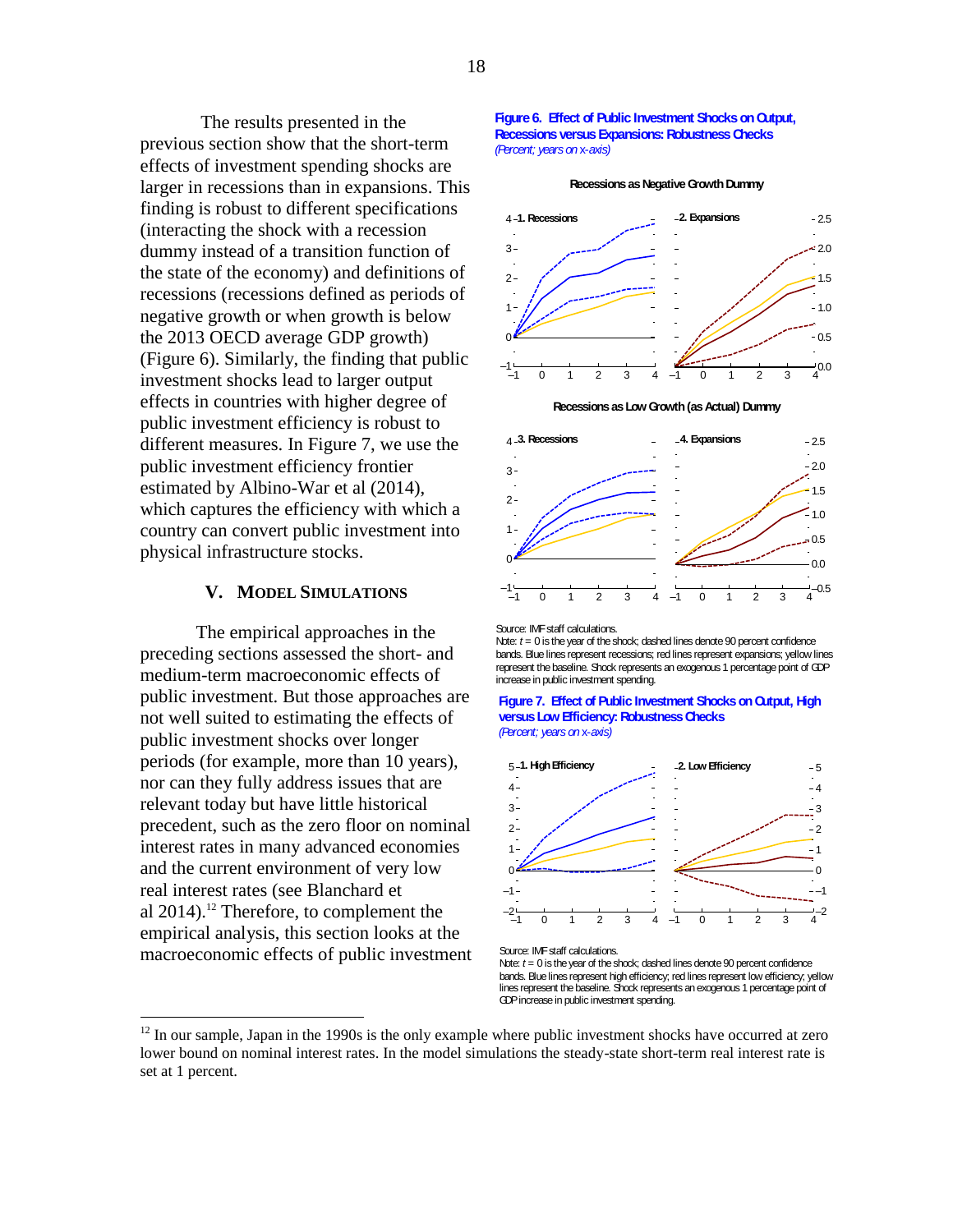shocks using a dynamic stochastic general-equilibrium model.

The analysis uses the IMF's Globally Integrated Monetary and Fiscal model (see Kumhof and Laxton 2007; Kumhof, Muir, and Mursula 2010; Coenen and others 2012; for a detailed description of the model). The main advantage of using such a structural model is that public investment shocks are strictly exogenous and no identification assumptions are needed. Moreover, the model presents some attractive features particularly relevant for the assessment of the impact of fiscal shocks. First, it has a highly detailed fiscal policy block. Second, it incorporates some empirically relevant channels that shape the transmission of fiscal shocks (for example, it specifies that a significant share of households is liquidity constrained). Third, the model captures the effect of automatic stabilizers on both the tax and spending side.

A critical input in the model-based analysis is the elasticity of output to public capital. There is now a substantial literature, triggered by the seminal contributions of Aschauer (1989), that estimates the long-term elasticity of output to public capital. A cursory reading of the literature reveals estimates ranging widely, from large and positive to slightly negative. However, a recent meta-analysis by Bom and Ligthart (2014) of 68 of these studies shows that much of the variation in estimates can be attributed to differences in research design, including how public infrastructure capital is defined, what output measure is used, whether capital is installed at the national level or by state and local governments, the econometric specification and sample coverage, and whether endogeneity and nonstationarity are properly addressed. Controlling for these factors, Bom and Ligthart come up with a much narrower range for the estimated output elasticity of public capital. In particular, they suggest that the elasticity of output with respect to core infrastructure installed by a national government is 0.17. This is the estimated elasticity that is assumed in the baseline simulations.

Since the global financial crisis, policy rates in the largest advanced economies have been near zero and are expected to remain at this level in the near term because of still-large output gaps. The effects of public investment shocks under these conditions are examined through a simulation of the macroeconomic response of output, the public-debt-to-GDP ratio, and private investment to a 1 percent of GDP increase in public investment, assuming that monetary policy rates stay close to zero for two years. There are two main reasons to assume that policy rates stay near zero for two years. First, such an assumption is in line with market expectations about policy rates for most large advanced economies. Second, in the model, the only way the central bank can stabilize output and inflation is by cutting nominal interest rates. When the option of cutting interest rates is removed for a longer period—for example, three or more years—the model generates unstable macroeconomic dynamics, which complicates the computation of simulation results.

The results of this simulation suggest that a 1 percent of GDP permanent increase in public investment increases output by about 2 percent in the same year. Output declines in the third year after the shock as monetary policy normalizes, then increases to 2.5 percent over the long term because of the resulting higher stock of public capital (Figure 8, panel 1). These results are consistent with recent papers that have used theoretical models to analyze the effect of fiscal stimulus in a liquidity trap. Hall (2009) finds a short- term output multiplies close to 1.7 at a zero nominal interest rate. Christiano et al (2011) and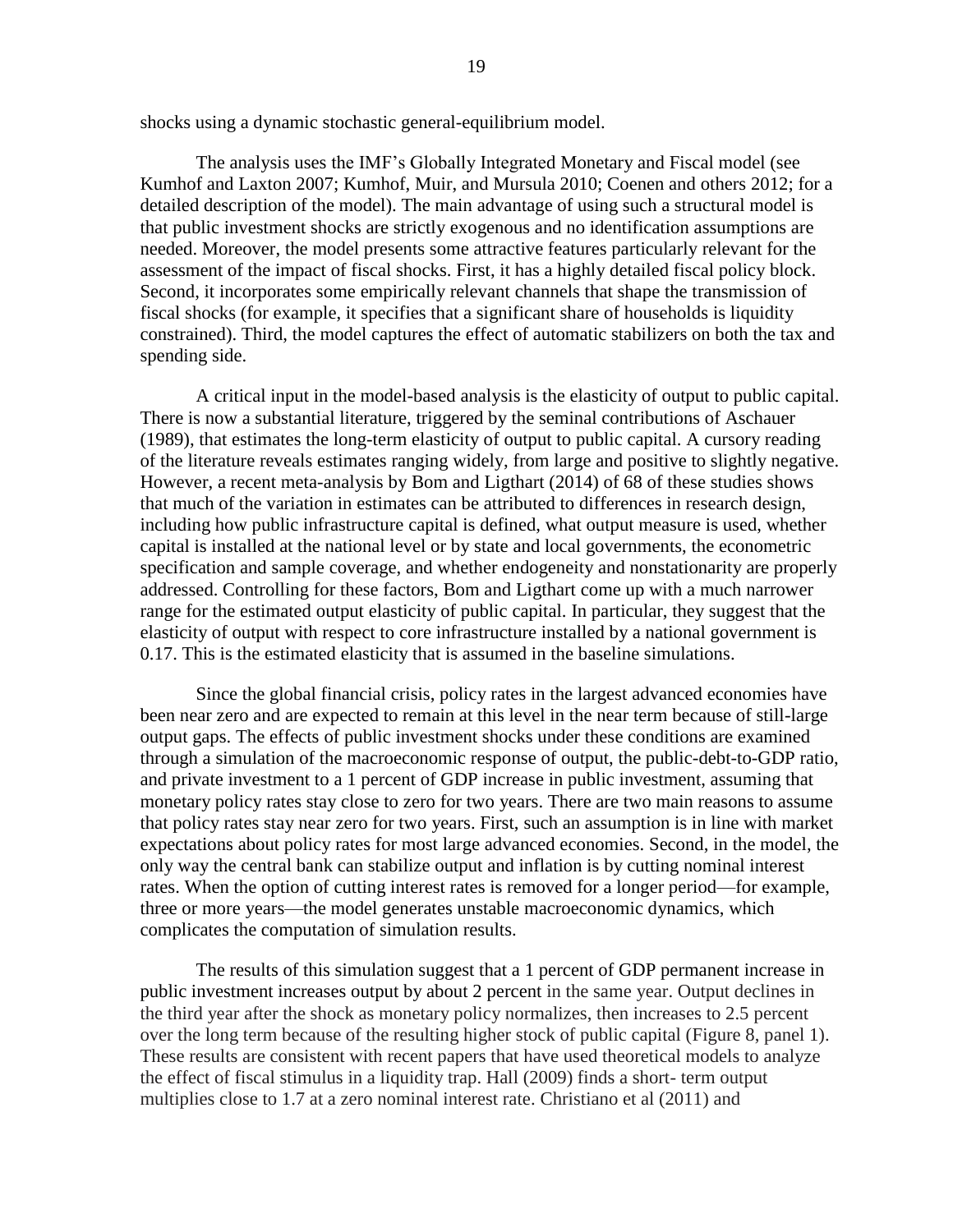Eggerston (2011) find even stronger effect at the zero lower bound, with multipliers ranging between 2 and 2.5.

Similarly, the permanent increase in public investment boosts private investment both in the short and in the long term (Figure 8, panel 3). The large output effects imply that the debt-to-GDP ratio declines, by about 3 percentage points of GDP three years after the shock, after which it increases somewhat, stabilizing at about 1.5 percentage points of GDP below the baseline five years after the shock.<sup>13</sup>

How different would the results be under normal conditions of less slack and an immediate monetary policy response to the increase in public investment? In this case, the short-term output effects would be much smaller. As a result, the debt-to-GDP ratio would eventually rise, stabilizing at a level 1.5 percentage points of GDP higher than the baseline (Figure 9, panels 1 and 2). These results are broadly consistent with the empirical evidence in the previous section.

These simulations implicitly assume that public investment is fully efficient, that is, that each dollar invested translates into productive public capital. However, it is likely that in countries with a lower degree of investment efficiency, the resulting output effects are smaller. The simulations presented in Figure 8, panels 3 and 4, confirm and quantify these results. In countries with a lower degree of investment efficiency, a 1 percentage point of GDP increase in public investment increases output by about 2.2 percent in the long term, compared with about 2.8 percent in countries where public investment is fully efficient. As a result, in countries with a low degree of investment efficiency, the debt-to-GDP ratio would decline less than in countries with full investment efficiency.

Finally, the simulations presented in panels 5 and 6 of Figure 9 illustrate how different assumptions regarding the long-term return of public investment (elasticity of output to public capital affect) affect the results. In particular, they show that the higher the return on public capital and the productivity of investment, the larger the long-term output effect of increases in public investment, and the decline in the debt-to-GDP ratio.

 $13$  The public investment shock is debt financed for the first five years. The debt-to-GDP ratio is stabilized and general transfers adjust to satisfy the fiscal rule afterward. The model needs to include a fiscal rule to ensure that it generates stable macroeconomic dynamics. Note, however, that given the large output effects, general transfers end up at a level higher than what prevailed in the absence of the shock.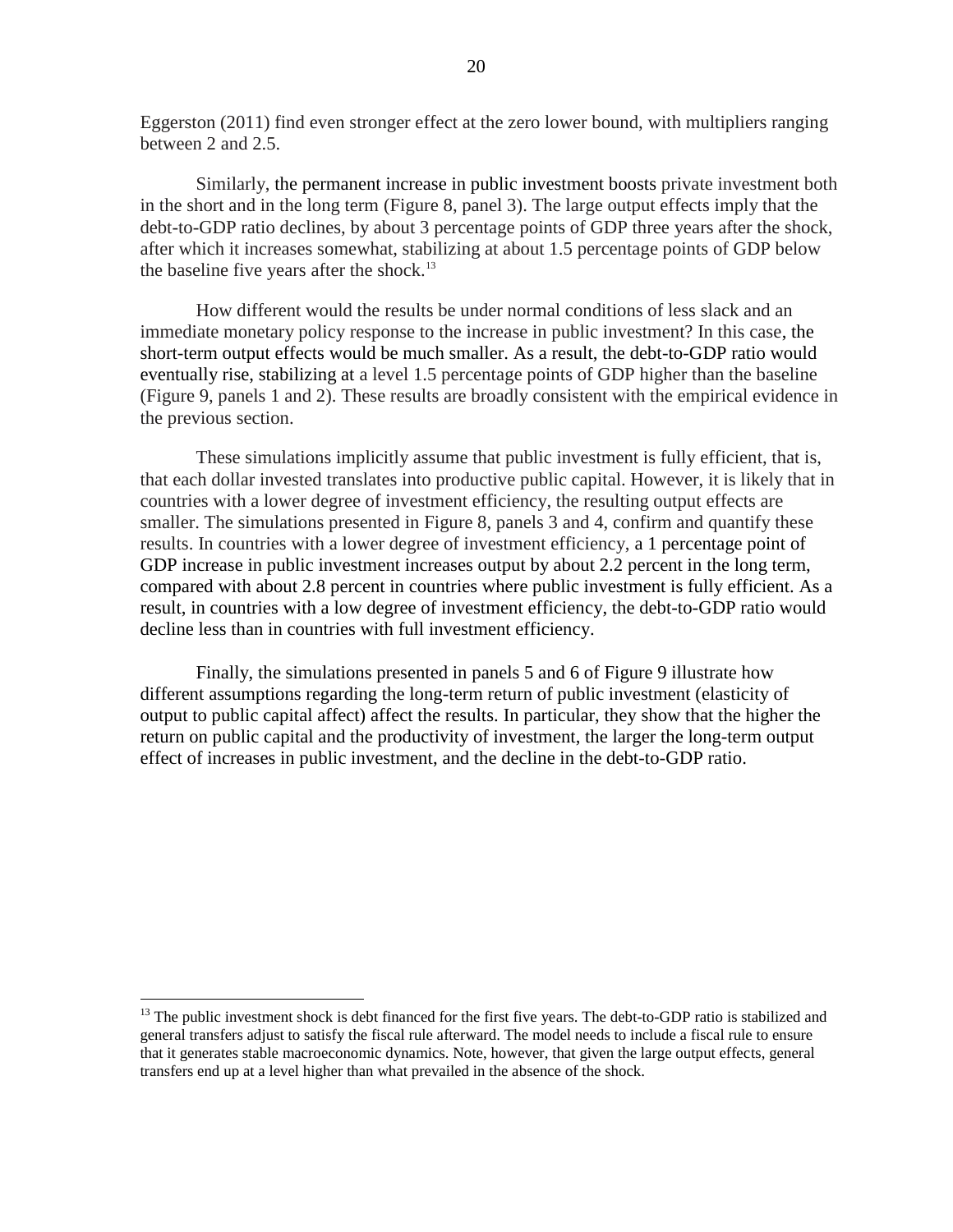

#### **Figure 8. Model Simulations: Effect of Public Investment in Advanced Economies in the Current Scenario**

#### **Figure 9. Model Simulations: Effect of Public Investment in Advanced Economies: The Role of Monetary Policy, Efficiency, and Return on Public Capital**

**Monetary Policy**



Source: IMF staff estimates. Note: Shock represents an exogenous 1 percentage point of GDP increase in public investment spending.

Note: Shock represents an exogenous 1 percentage point of GDP increase in public investment spending.

Source: IMF staff estimates.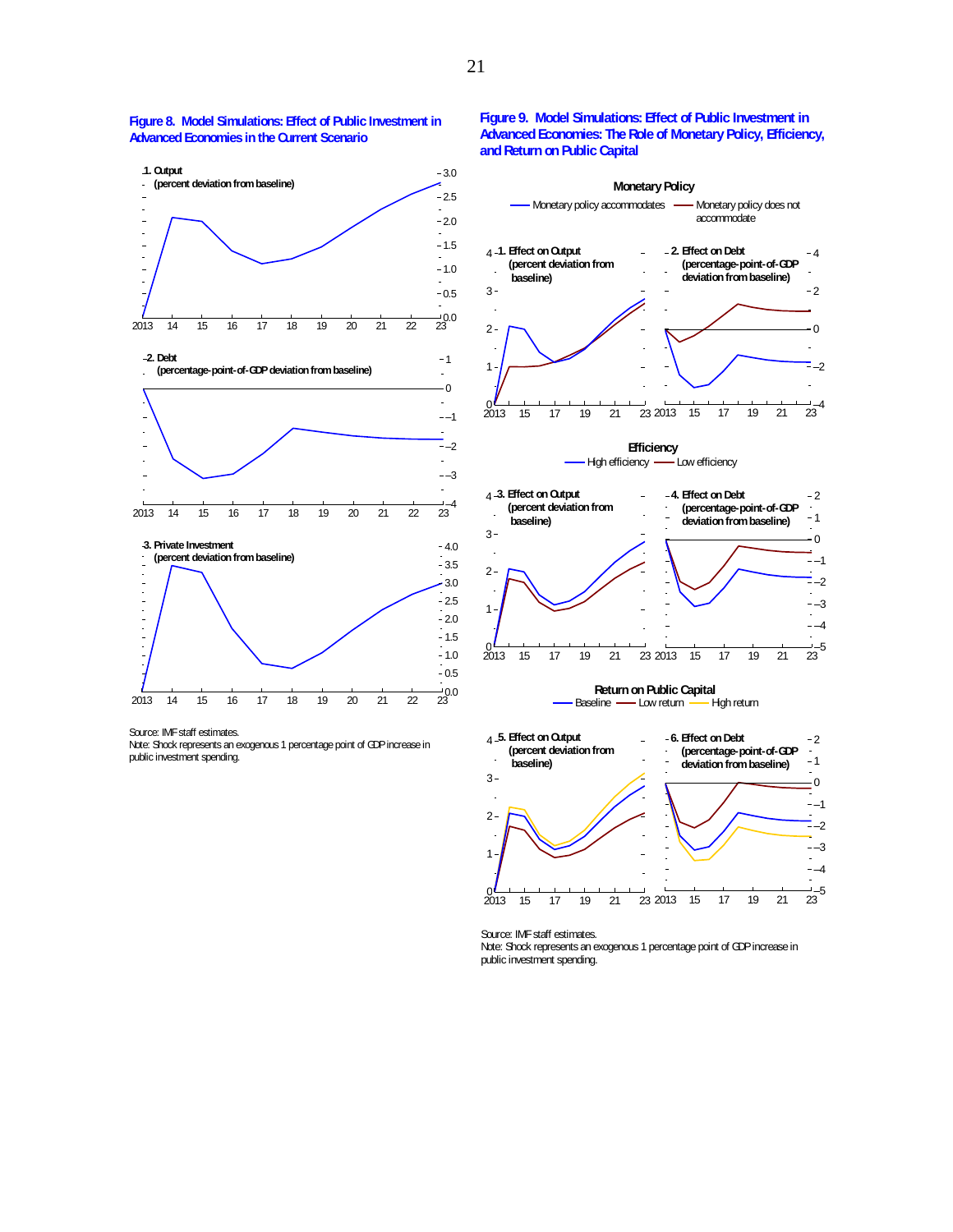# **VI. CONCLUSIONS AND POLICY IMPLICATIONS**

We examine the macroeconomic impact of increased public investment, and find that such investment raises output in both the short and long term, crowds in private investment, and reduces unemployment, with limited effect on the public debt ratio. We also find that these effects vary with a number of mediating factors. The effects of public investment are particularly strong when there is slack in the economy and monetary accommodation. In such cases, the boost to output from higher government investment may exceed the debt issued to finance the investment. Government projects are more effective in boosting output in countries with higher efficiency of public investment. Finally, the mode of financing investment matters. We find suggestive evidence that debt-financed projects have larger expansionary effects than budget-neutral investments financed by raising taxes or cutting other government spending.

Our findings suggest that for economies with clearly identified infrastructure needs and efficient public investment processes and where there is economic slack and monetary accommodation, there is a strong case for increasing public infrastructure investment. Moreover, evidence suggests that increasing public infrastructure investment will be particularly effective in providing a fillip to aggregate demand and expanding productive capacity in the long run, without raising the debt-to-GDP ratio, if it is debt financed.

Finally, our results show how critical increasing investment efficiency is to mitigating the possible trade-off between higher output and higher public-debt-to-GDP ratios. Thus a key priority in many economies, particularly in those with relatively low efficiency of public investment, should be to raise the quality of infrastructure investment by improving the public investment process.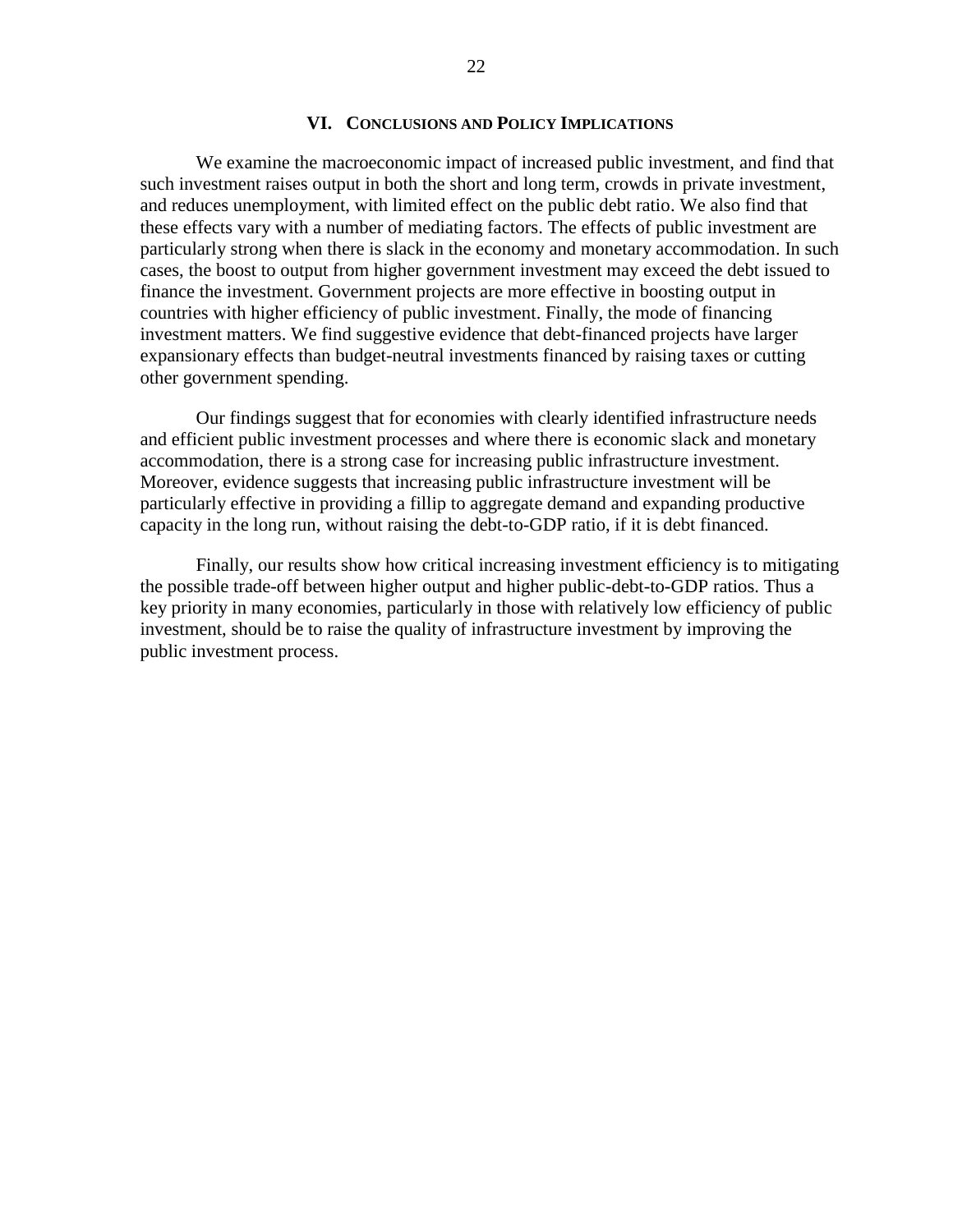# References

- Albino-War, Maria, Svetlana Cerovic, Juan Carlos Flores, Francesco Grigoli, Javier Kapsoli, Haonan Qu, Yahia Said, and others. 2014. "Making the Most of Public Investment in Oil-Exporting Countries." Staff Discussion Note 14/10, International Monetary Fund, Washington.
- Aschauer, David Alan. 1989. "Is Public Expenditure Productive?" *Journal of Monetary Economics* 23 (2): 177–200.
- Auerbach, Alan, and Yuriy Gorodnichenko. 2013a. "Fiscal Multipliers in Recession and Expansion." In *Fiscal Policy After the Financial Crisis*, eds. Alberto Alesina and Francesco Giavazzi, NBER Books, National Bureau of Economic Research, Inc., Cambridge, Massachusetts.
- ———. 2013b. "Measuring the Output Responses to Fiscal Policy." *American Economic Journal: Economic Policy* 4 (2): 1–27.
- ———. 2014. "Fiscal Multipliers in Japan." NBER Working Paper 19911, National Bureau of Economic Research, Cambridge, Massachusetts.
- Ben Zeev, Nadav, and Evi Pappa. 2014. ["Chronicle of a War Foretold: The Macroeconomic](http://ideas.repec.org/p/cpr/ceprdp/9948.html)  [Effects of Anticipated Defense Spending Shocks.](http://ideas.repec.org/p/cpr/ceprdp/9948.html)" [CEPR Discussion Paper](http://ideas.repec.org/s/cpr/ceprdp.html) 9948, Centre for Economic Policy Research, London.
- Berg, Andrew, Ed Buffie, Catherine Pattillo, Rafael Portillo, Andrea Presbitero, and Luis-Felipe Zanna. 2015. "Some Misconceptions about Public Investment Efficiency and Growth." IMF Working Paper, forthcoming.
- Blanchard, Olivier J., Davide Furceri, and Andrea Pescatori. 2014. "A prolonged period of low real interest rates?" Chapter 8 in *Secular Stagnation: Facts, Causes and Cures*. Teulings, Coen, and Richard Baldwin, eds*.* London: Centre for Economic Policy Research.
- Blanchard, Olivier J., and Daniel Leigh. 2013. ["Growth Forecast Errors and Fiscal](http://ideas.repec.org/a/aea/aecrev/v103y2013i3p117-20.html)  [Multipliers.](http://ideas.repec.org/a/aea/aecrev/v103y2013i3p117-20.html)" *[American Economic Review](http://ideas.repec.org/s/aea/aecrev.html)* 103 (3): 117–20.
- Blanchard, Olivier J., and Roberto Perotti. 2002. "An Empirical Characterization of the Dynamic Effects of Changes in Government Spending and Taxes on Output." *Quarterly Journal of Economics* 107 (4): 1329–68.
- Bom, Pedro R., and Jenny E. Ligthart. 2014. "What Have We Learned from Three Decades of Research on the Productivity of Public Capital?" *Journal of Economic Surveys* 28 (5): 889–916.
- Caselli, Francesco. 2005. "Accounting for Cross-Country Income Differences." NBER Working Paper 10828, National Bureau of Economic Research, Cambridge, Massachusetts.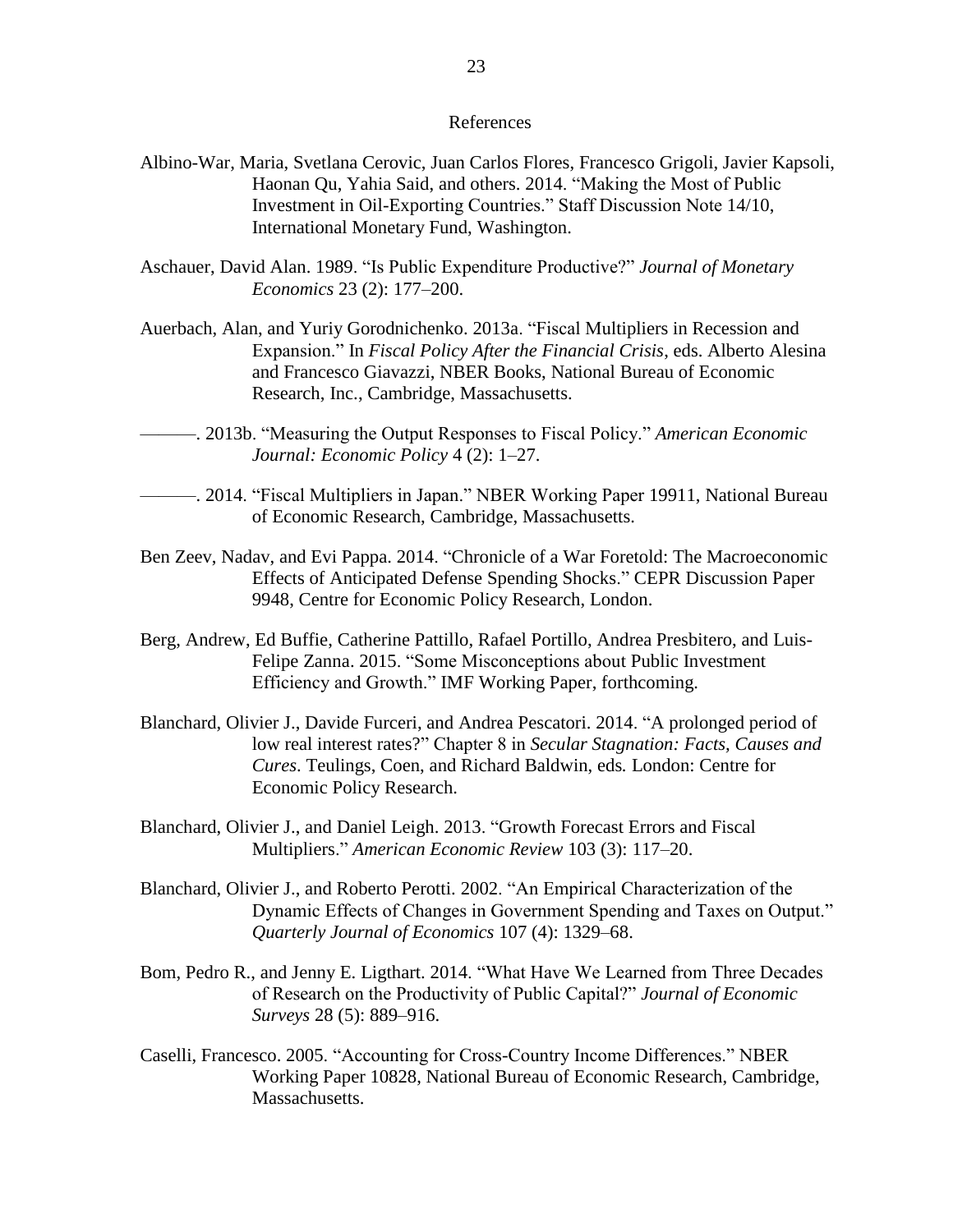- Christiano, Lawrence, Martin Eichenbaum, and Sergio Rebelo. 2011. "When Is the Government Spending Multiplier Large?" *Journal of Political Economy*, 119(1): 78–121.
- Coenen, Günter, Christopher J. Erceg, Charles Freedman, Davide Furceri, Michael Kumhof, René Lalonde, Douglas Laxton, and others. 2012. ["Effects of Fiscal Stimulus](http://ideas.repec.org/a/aea/aejmac/v4y2012i1p22-68.html)  [in Structural Models.](http://ideas.repec.org/a/aea/aejmac/v4y2012i1p22-68.html)" *[American Economic Journal: Macroeconomics](http://ideas.repec.org/s/aea/aejmac.html)* 4 (1): 22–68.
- Cogan, John F., Tobias Cwik, John B. Taylor, and Volker Wieland. 2010. "New Keynesian versus Old Keynesian Government Spending Multipliers." *[Journal of](https://ideas.repec.org/s/eee/dyncon.html)  [Economic Dynamics and Control](https://ideas.repec.org/s/eee/dyncon.html)* 34(3): 281–295.
- Delong, J. Bradford, and Lawrence H. Summers. 2012. "Fiscal Policy in a Depressed Economy." *[Brookings Papers on Economic Activity](http://ideas.repec.org/s/bin/bpeajo.html)* 44 (1): 233–97.
- Eden, Maya, and Aart Kraay. 2014. "Crowding In and the Returns to Government Investment in Low-Income Countries." World Bank Policy Research Working Paper 6781, World Bank, Washington.
- Eggertsson, Gauti B. 2011. "What Fiscal Policy is Effective at Zero Interest Rates?" *NBER Macroeconomics Annual* 2010, Vol. 25, ed. Daron Acemoglu and Michael Woodford, 59–112. Chicago: University of Chicago Press.
- Erceg Christopher J., and Jesper Lindé. 2010a. "Is There a Fiscal Free Lunch in a Liquidity Trap?" Board of Governors of the Federal Reserve System, International Finance Discussion Paper 1003.
- Erceg, Christopher J., and Jesper Lindé. 2010b. "Asymmetric Shocks in a Currency Union With Monetary and Fiscal Handcuffs." NBER National Seminar on Macroeconomics 2010. Vol. 7, ed. Richard Clarida, and Francesco Giavazzi, 95–135, Chicago: University of Chicago Press.
- European Commission. 2014. "An Investment Plan for Europe." [http://ec.europa.eu/priorities/jobs-growth-investment/plan/index\\_en.htm.](http://ec.europa.eu/priorities/jobs-growth-investment/plan/index_en.htm)
- Favero, Carlo, and Francesco Giavazzi. 2009. "How Large are the Effects of Tax Changes?" NBER Working Paper 15303, National Bureau of Economic Research, Inc. Cambridge, Massachusetts.
- Freedman, Charles, Michael Kumhof, Douglas Laxton, Dirk Muir and Susanna Mursula. 2010. "Global Effect of Fiscal Stimulus During the Crisis." *Journal of Monetary Economics* 57: 506–526.
- Forni, Mario, and Luca Gambetti. 2010. "Fiscal Foresight and the Effects of Government Spending." CEPR Discussion Paper 7840, Centre for Economic Policy Research, London.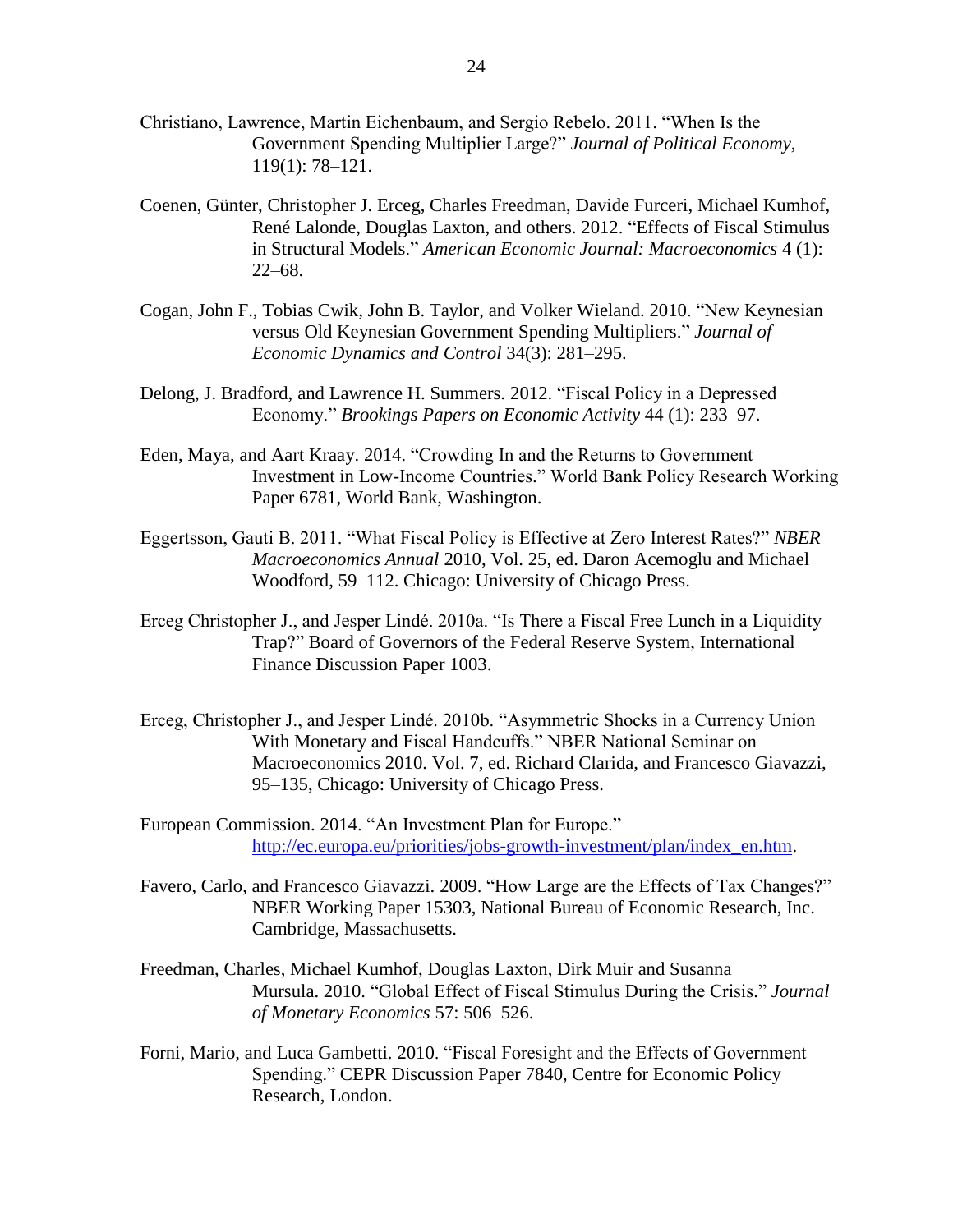- Granger, Clive W. J., and Timo Terasvirta. 1993*. Modelling Nonlinear Economic Relationships*. New York: Oxford University Press.
- Hall, Robert E. 2009. "By How Much Does GDP Rise if the Government Buys More Output?" NBER Working Paper 15496, National Bureau of Economic Research, Cambridge, Massachusetts.
- International Monetary Fund (IMF). 2013. "Reassessing the Role and Modalities of Fiscal Policy in Advanced Economies." IMF Policy Paper, Washington.
- Jordà, Òscar. 2005. "Estimation and Inference of Impulse Responses by Local Projections." *American Economic Review* 95 (1): 161–82.
- Kraay, Aart. 2012. "How Large Is the Government Spending Multiplier? Evidence from World Bank Lending." *Quarterly Journal of Economics* 127 (2): 829–87.
- ———. Forthcoming. "Government Spending Multipliers in Developing Countries: Evidence from Lending by Official Creditors." *American Economic Journal: Macroeconomics*.
- Kumhof, Michael, and Douglas Laxton. 2007. "A Party without a Hangover? On the Effects of U.S. Government Deficits." IMF Working Paper 07/202, International Monetary Fund, Washington.
- Kumhof, Michael, Dirk Muir, and Susanna Mursula. 2010. ["The Global Integrated Monetary](http://books.google.com/books?hl=en&lr=&id=h04N121l3xYC&oi=fnd&pg=PR1&dq=info:EbTX0tad8B4J:scholar.google.com&ots=M35-FNKLGi&sig=IVCmNPC9bScE4uiOfxhdDP9sW6s)  [and Fiscal Model \(GIMF\)—Theoretical Structure.](http://books.google.com/books?hl=en&lr=&id=h04N121l3xYC&oi=fnd&pg=PR1&dq=info:EbTX0tad8B4J:scholar.google.com&ots=M35-FNKLGi&sig=IVCmNPC9bScE4uiOfxhdDP9sW6s)" IMF Working Paper 10/34, International Monetary Fund, Washington.
- Leeper, Eric M., Alexander W. Richter, and Todd B. Walker. 2012. "Quantitative Effects of Fiscal Foresight." *American Economic Journal: Economic Policy* 4 (2): 115– 44.
- Leeper, Eric M., Todd B. Walker, and Shu-Chun S. Yang. 2013. "Fiscal Foresight and Information Flows." *Econometrica* 81 (3): 1115–45.
- Lenain, Patrick. 2002. "What Is the Track Record of OECD Economic Projections?" Organisation for Economic Co-operation and Development, Paris.
- Pritchett, Lant. 2000. "The Tyranny of Concepts: CUDIE (Cumulated, Depreciated, Investment Effort) Is Not Capital." *Journal of Economic Growth* 5 (4): 361– 84.
- Romer, Christina, and David Romer. 2010. "The Macroeconomic Effects of Tax Changes: Estimates Based on a New Measure of Fiscal Shocks." *American Economic Review*, Vol. 100, No. 3, pp. 763–801.
- Romp, Ward, and Jakob de Haan. 2007. "Public Capital and Economic Growth: A Critical Survey." *Perspectiven der Wirtschaftspolitik* 8 (S1): 6–52.